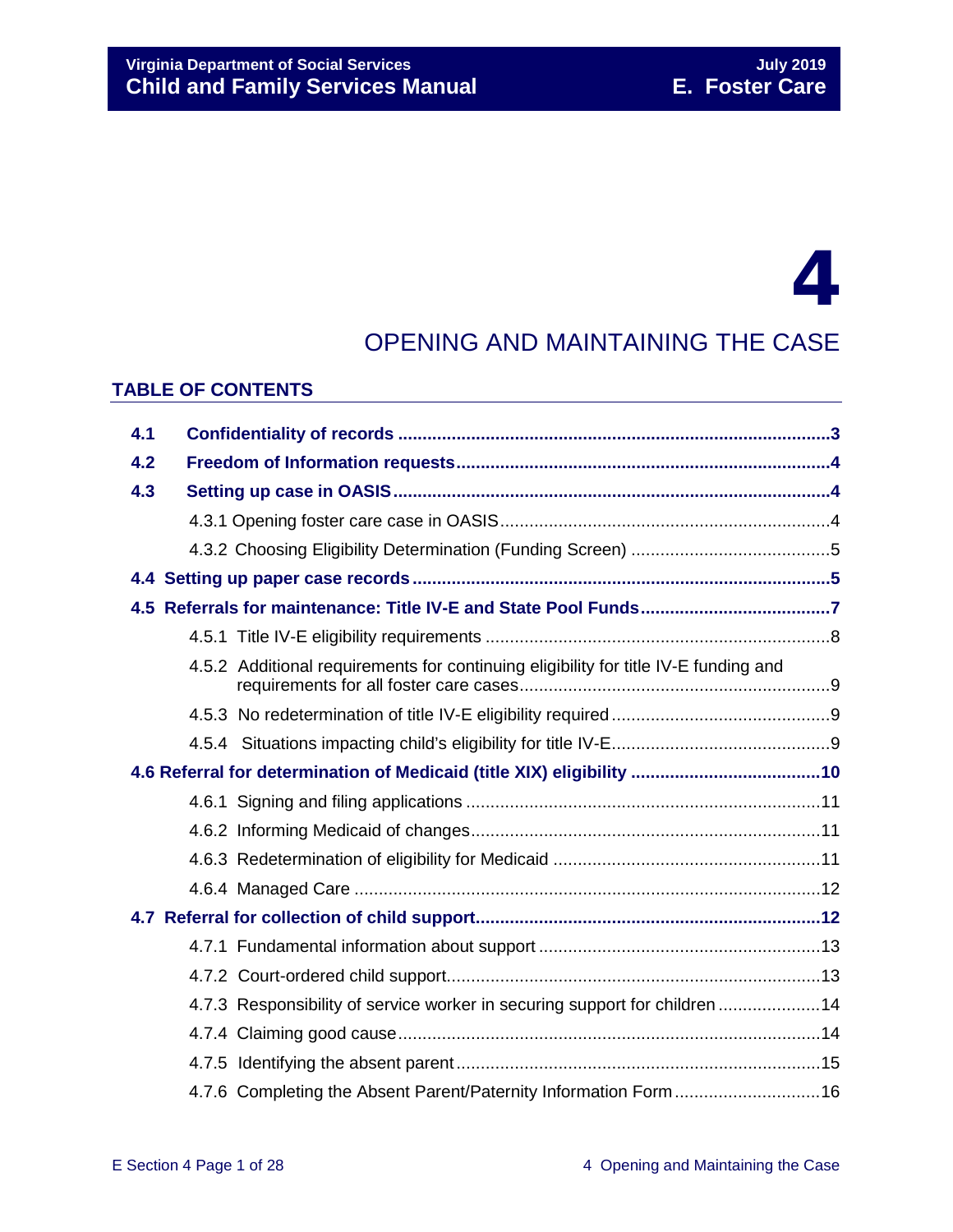# **Virginia Department of Social Services July 2019 Child and Family Services Manual E. Foster Care**

|      | 4.7.8 Responsibility of the Division of Child Support Enforcement 17     |  |
|------|--------------------------------------------------------------------------|--|
|      |                                                                          |  |
|      |                                                                          |  |
|      |                                                                          |  |
|      |                                                                          |  |
|      |                                                                          |  |
|      |                                                                          |  |
|      |                                                                          |  |
| 4.9  |                                                                          |  |
|      |                                                                          |  |
|      |                                                                          |  |
|      | 4.11.1 Eligibility for Supplemental Security Income (SSI) for children23 |  |
|      |                                                                          |  |
|      |                                                                          |  |
|      |                                                                          |  |
|      |                                                                          |  |
|      | 4.11.5 Other governmental benefits to which child may be entitled 27     |  |
| 4.12 |                                                                          |  |
| 4.13 |                                                                          |  |
| 4.14 |                                                                          |  |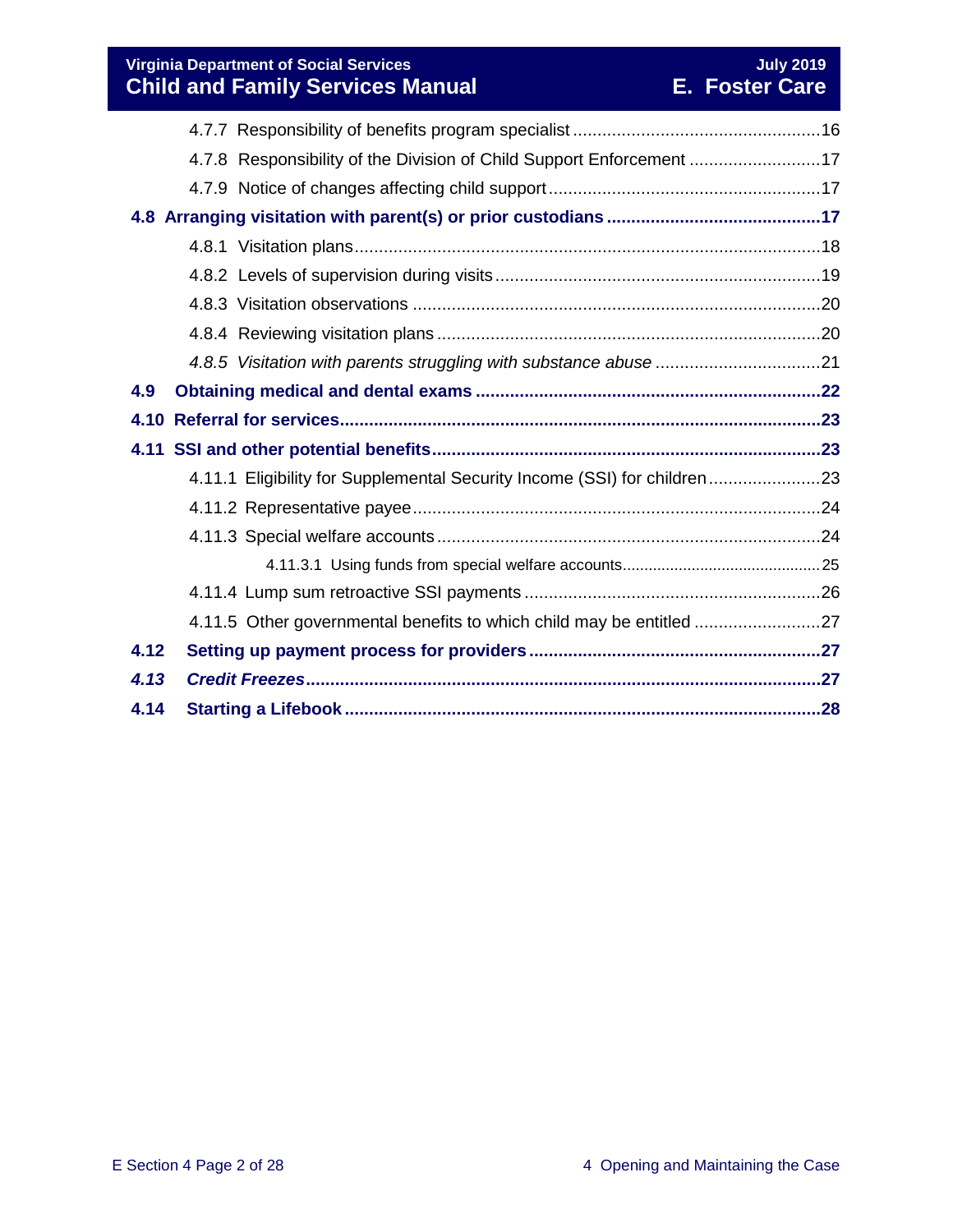# 4

# OPENING AND MAINTAINING THE CASE

# <span id="page-2-0"></span>**4.1 Confidentiality of records**

The records of children in foster care are confidential and information about children in foster care or their parents or relatives is confidential  $(§ 63.2-104)$  $(§ 63.2-104)$ . The Local Department of Social Services (LDSS) may disclose information:

- Upon order of the court; for instance, to the Guardian ad litem and the Court Appointed Special Advocate (CASA) who are appointed to a child as the result of a court order.
- When the LDSS determines that disclosure is in the best interest of the child and the person has a legitimate interest in the records and information in a child protective services (CPS) case, without a court order and without the consent of the family. Persons with a legitimate interest include, but are not limited to:
	- o Persons responsible for investigating a report of known or suspected abuse or neglect or for providing services to the child or family, including multidisciplinary teams and family assessment and planning teams, lawenforcement agencies, and Commonwealth attorneys.
	- o Child welfare or human services agencies in Virginia when they request information to determine compliance with a child-protective services plan or court order.
	- $\circ$  Personnel of the school or child day program as defined in § [63.2-100](http://law.lis.virginia.gov/vacode/63.2-100/) that the child attends so the LDSS can receive ongoing information on the child's health and behavior, and the activities of the child's custodian.
	- o Parent, grandparent, or potential caretaker of the child in the event the LDSS has to remove the child from his custodian.
	- o The Commitment Review Committee and the Office of the Attorney General for the purposes of sexually violent predator civil commitments (§ [63.2-105\)](http://law.lis.virginia.gov/vacode/63.2-105/).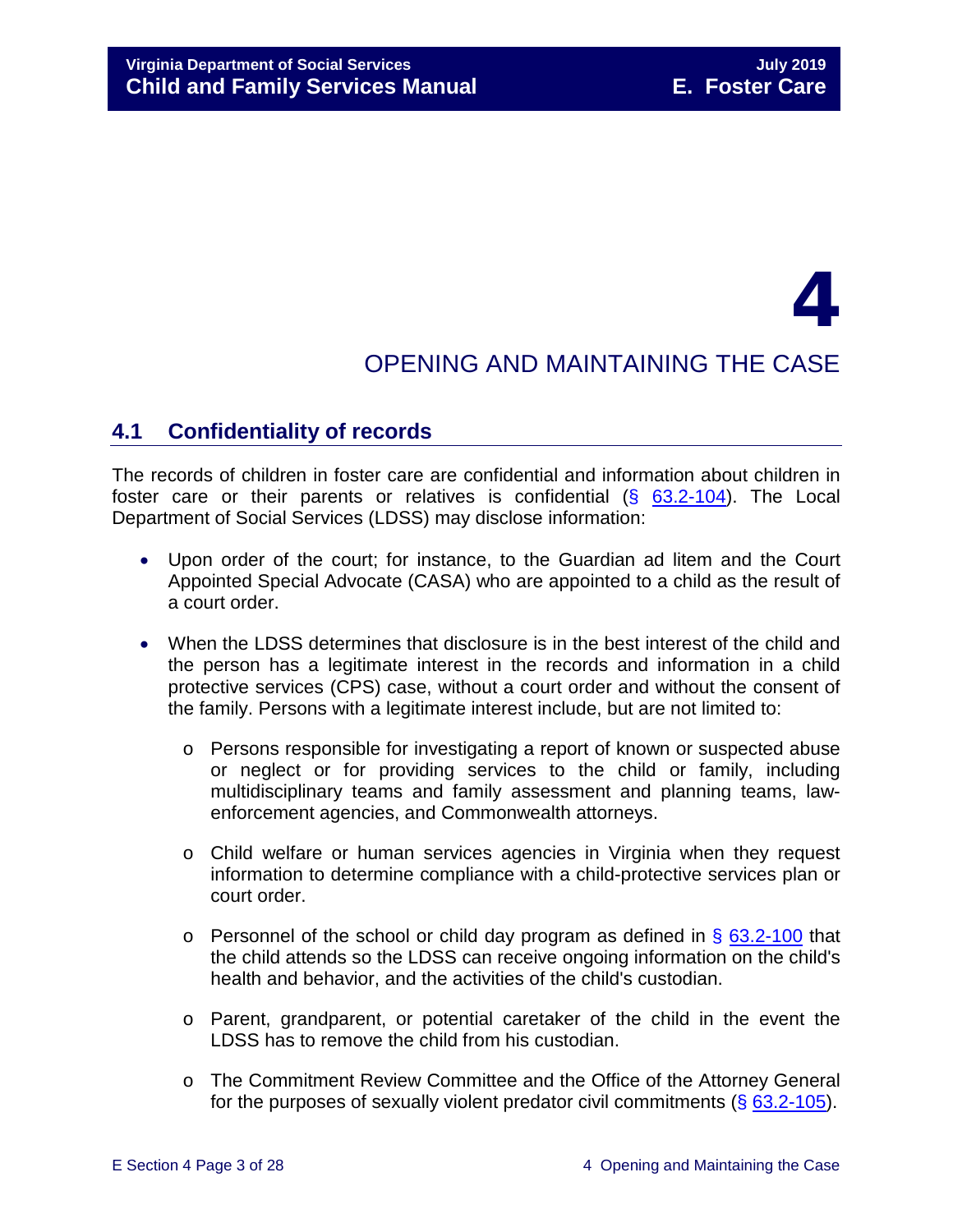#### **Virginia Department of Social Services July 2019 Child and Family Services Manual**

• When the LDSS refers the child and family to the Family Assessment and Planning Team (FAPT) for assessment, services, or funding, obtaining proper consent to share information with the team if LDSS does not have custody of the child  $(**§** 2.2-5210).$  $(**§** 2.2-5210).$  $(**§** 2.2-5210).$ 

For additional information, see the Child Protective Services Manual, Part 9 Confidentiality, [Section 9.7](http://www.dss.virginia.gov/family/fc/index.cgi#manuals) on Release of Information to Legitimate Interests.

# <span id="page-3-0"></span>**4.2 Freedom of Information requests**

Code of Virginia § [2.2-3700](http://law.lis.virginia.gov/vacode/2.2-3700/) (Virginia Freedom of Information Act) requires that official records held by public agencies are to be open to inspection. Any individual may exercise his or her Virginia Freedom of Information Act rights to see public information in the custody of any public agency. The Act provides procedures for requesting records and responding to those requests. It also provides exceptions to providing certain information to individuals who make requests pursuant to the Code of Virginia.

The provisions of Code of Virginia  $\S$  [2.2-3700](http://law.lis.virginia.gov/vacode/2.2-3700/) et seq. apply to all governmental entities. It includes the request of current and former clients to have access to their LDSS records (see [section 19.9.5](https://fusion.dss.virginia.gov/Portals/%5bdfs%5d/Files/DFS%20Manuals/Foster%20Care%20Manuals/Foster%20Care%20Manual%2007-2019/section_19_closing_a_case_to_foster_care.pdf#page=6) Access to records after closure). Except as otherwise specifically provided by law, all official records shall be open to inspection and copying by any citizens of the Commonwealth during the regular office hours of the custodian of such records.

# <span id="page-3-1"></span>**4.3 Setting up case in OASIS**

The Code of Virginia and federal law require that information be maintained in the stateapproved Child Welfare Information System, OASIS, and that every child in foster care be tracked so that the Virginia Department of Social Services (VDSS) may monitor service delivery and planning for achieving permanency  $(\S$  [63.2-907\)](http://law.lis.virginia.gov/vacode/63.2-907/). This includes children placed under a non-custodial foster care agreement. OASIS is Virginia's official system of record in which cases shall be documented and tracked.

#### <span id="page-3-2"></span>**4.3.1 Opening foster care case in OASIS**

- Information for every child in foster care shall be entered into OASIS as soon as possible but **no later than five (5) calendar days** after the child's custody is transferred to a LDSS or he is placed in foster care. A delay in entry in OASIS will result in a federal penalty under the federal Adoption and Foster Care Analysis and Reporting System (AFCARS). The worker is responsible for entering and updating all case data in OASIS as soon as possible but **no later than 30 calendar days** after each activity or event, with two exceptions:
	- oPlacement and funding information for children shall be entered within five (5) business days of any placement change, in order to accurately track the whereabouts of children in care.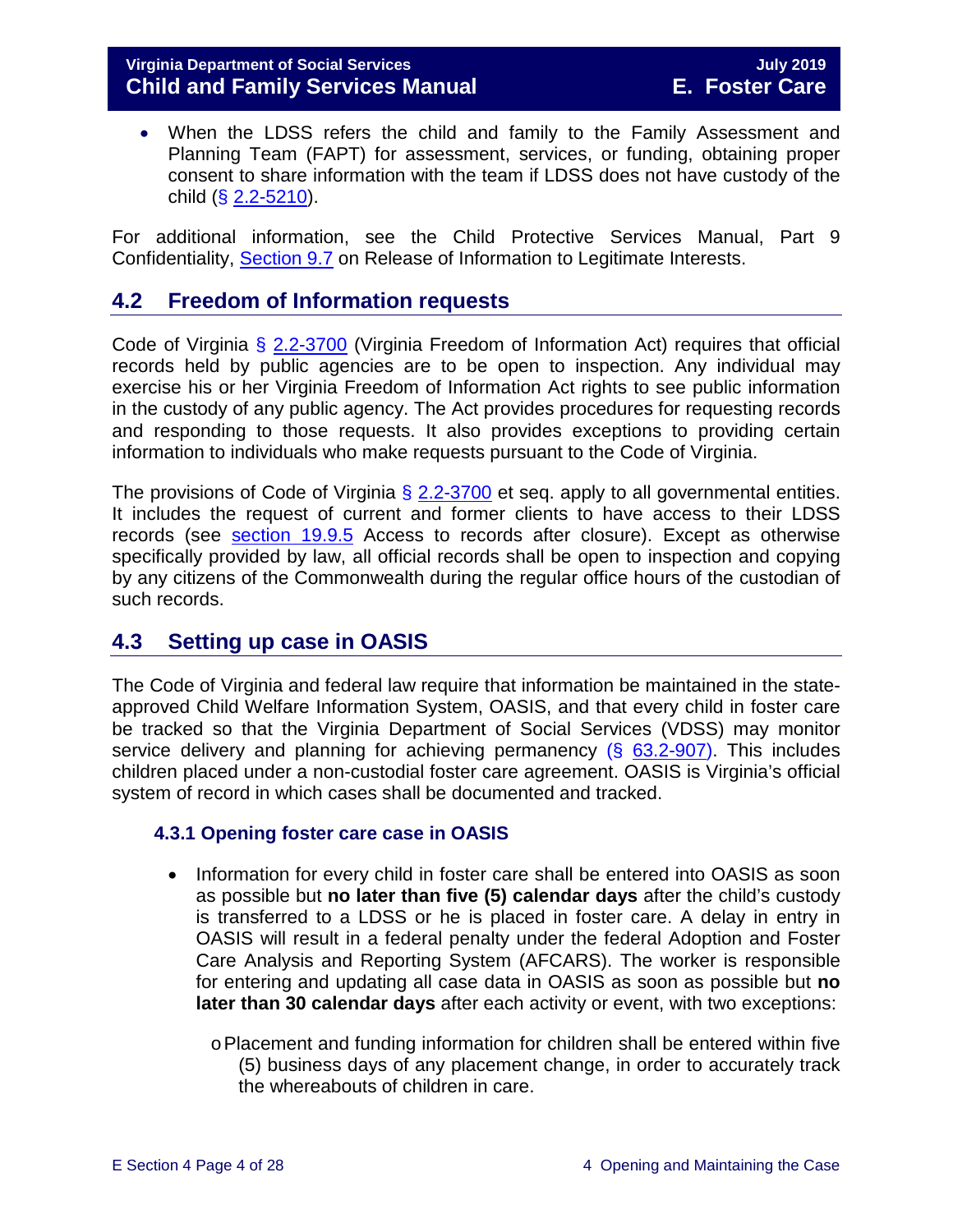When entering placement information into OASIS, verify that the contract agency matches the Licensed Child Placing Agency (LCPA)/Children's Residential Facility (CRF) licensure information received by the worker before placement. If a LCPA/CFR is not listed on the pick list in OASIS, the service worker should contact the OASIS help desk to request an addition to the pick list.

oThe foster care case should be closed within five (5) business days after the child leaves the care of the LDSS.

- The case is opened in the family's name. A child in the custody of the LDSS or in a non-custodial foster care placement is considered a member of a family case.
- The case is opened in the child's name if there is no known family (e.g., in abandonment cases).

#### <span id="page-4-0"></span>**4.3.2 Choosing Eligibility Determination (Funding Screen)**

There are two sources of maintenance funds for children in foster care: title IV-E for title IV-E eligible children and CSA-state pool funds for non-title IV-E eligible children. These categories determine the source of maintenance payments made on behalf of the child. In order to receive federal funding, workers shall identify the eligibility category on the Funding Source Screen in OASIS.

When documenting a change in maintenance costs due to a birth date, enhanced payment, etc., the worker should input the information so that it is effective the first day of the month following the actual date that initiated the rate change.

For additional instructions on entering data on maintenance payments into the Funding Source Screen see **Section 18.1.8** of this chapter or OASIS help.

# <span id="page-4-1"></span>**4.4 Setting up paper case records**

OASIS is the official case record for all foster care cases and is supplemented with forms, letters, and other original hard copy documents, which shall be retained in the paper case record. Each child in the case should have their own individual paper case record. Most of the case documentation will be in OASIS, however, and not in the paper file. It is not necessary to copy the screens into the case record unless this is the policy of the LDSS. Original documents (Social Security card, birth certificate, psychological reports, etc.) will remain in the paper record, as well as documents that require signatures. Many of the foster care forms are either in OASIS and can be completed and printed as needed, or are available on the DSS public website or *Fusion* page under "Forms".

Material in the paper case record should be separated into divisions, grouping the same or similar forms and documents together. Within each division, material shall be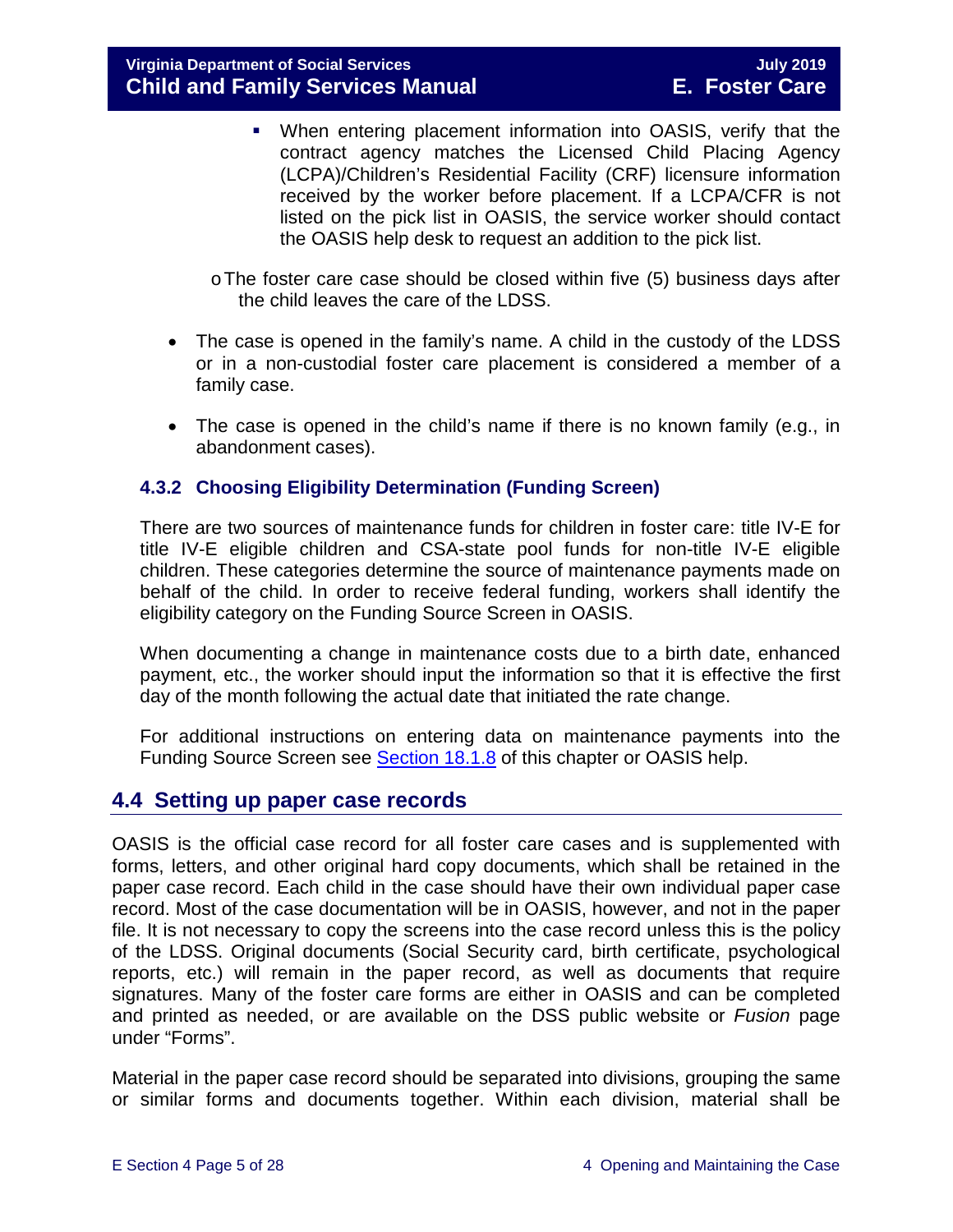fastened together in chronological order with the most recent material on top. A suggested paper case record format follows:

- Essential documents:
	- o Referral to benefits program specialist for title IV-E determination and Medicaid.
	- o Birth verification.
	- o Social Security card and/or application.
	- o Copies of medical insurance cards.
- Legal documents with original signatures:
	- o Petitions.
	- o Entrustments.
	- o Foster care plans (including the court approved Individual and Family Service Plan (IFSP).
	- o Court orders.
	- o ICPC Forms.
- Agreements with original signatures:
	- o Non-custodial foster care agreements.
	- o Foster family home placement agreements.
	- o Independent living agreements.
	- o Respite care agreements.
	- o Permanent foster care agreements.
- Current photograph, taken at least annually.
- Reports:
	- o Social histories.
	- o School reports.
	- o Medical reports.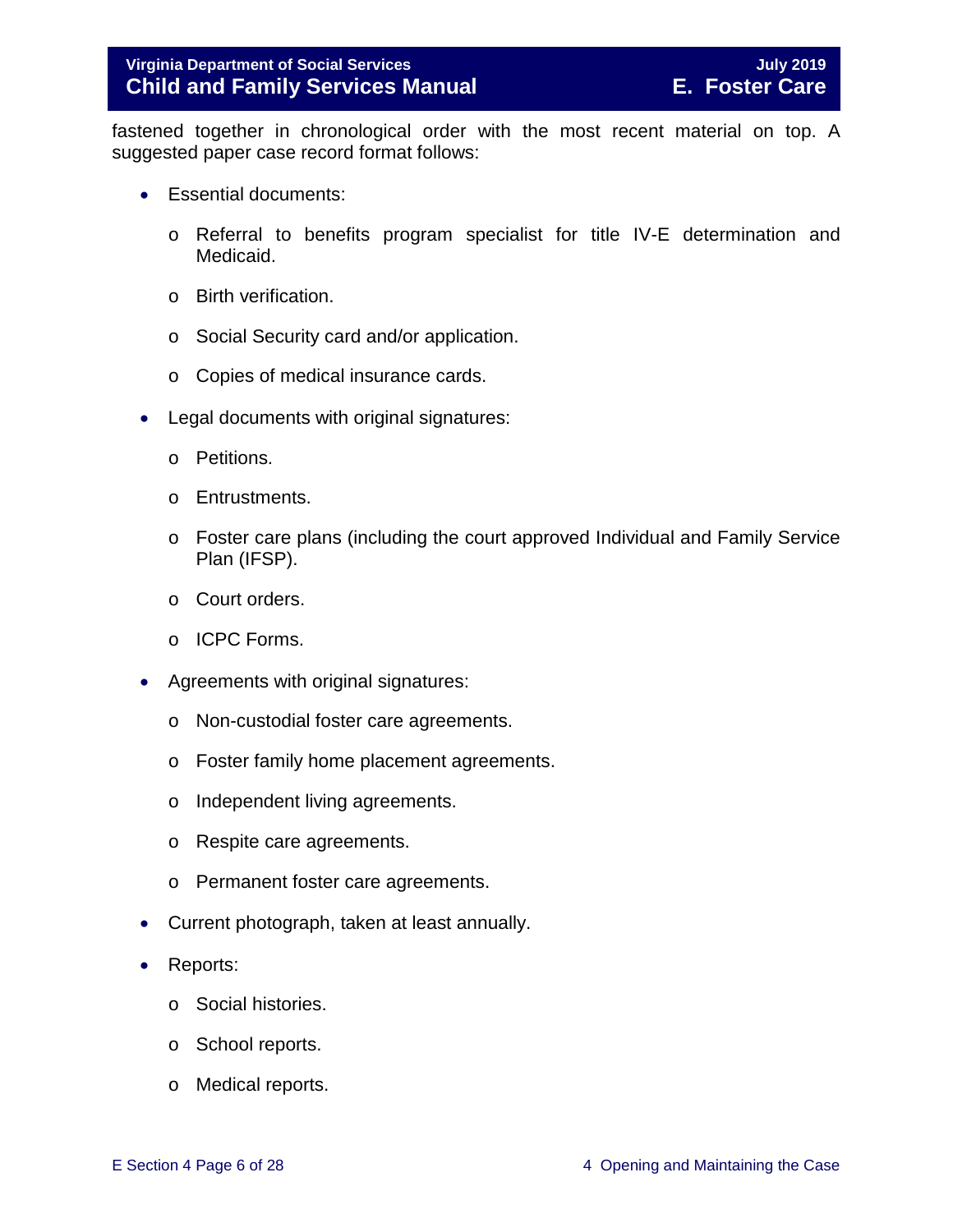- o Psychological reports.
- o Quarterly provider reports.
- Residential care:
	- o Application.
	- o Placement reports.
- Correspondence in chronological order:
	- o Notice of visitation.
	- o Notice of placement change.
	- o Notice of panel review.
	- o CPS summary or affidavit.
	- o Other correspondence.
- Funding:
	- o Title IV-E determinations.
	- o CSA documentation.
	- o Purchase orders and invoices.
- Adoption documents:
	- o Termination of Parental Rights.
	- o Adoption Assistance Agreement (if applicable).
	- o Adoptive home placement agreement.

# <span id="page-6-0"></span>**4.5 Referrals for maintenance: Title IV-E and State Pool Funds**

All children in foster care placements are eligible to receive room, board, supervision, a supplemental clothing allowance, transportation to visit family members, and transportation to remain in the school in which the child was enrolled at the time of placement if determined to be in the child's best interests. Maintenance is defined by federal law and additional information about maintenance payments and amounts is available in [Section 18](https://fusion.dss.virginia.gov/Portals/%5bdfs%5d/Files/DFS%20Manuals/Foster%20Care%20Manuals/Foster%20Care%20Manual%2007-2019/section_18_funding_maintenance_costs.pdf) of the chapter. For information on arranging and paying for school transportation for the child to remain in the same school see Virginia Department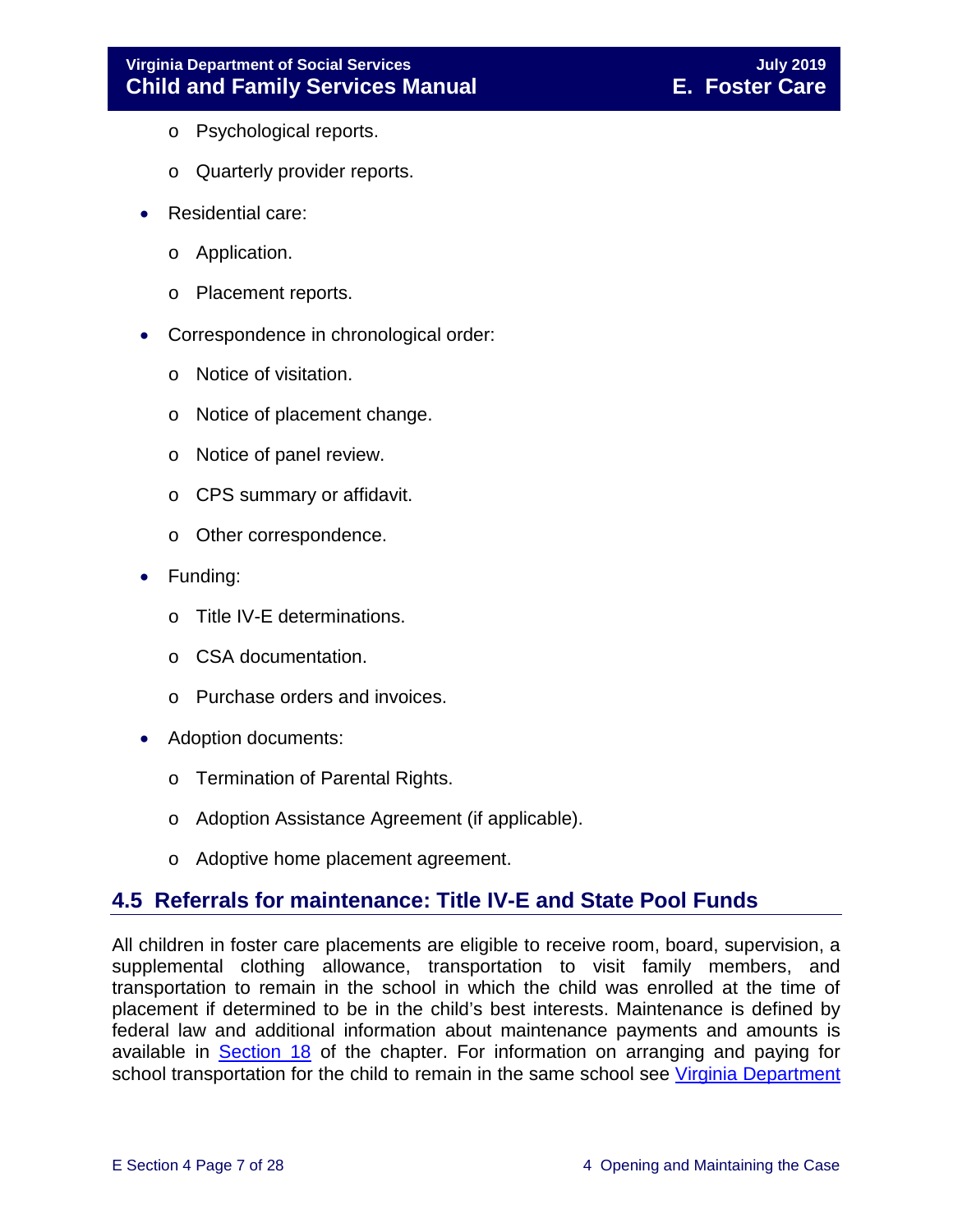[of Education and Virginia Department of Social Services Foster Connections: Joint](https://fusion.dss.virginia.gov/Portals/%5Bdfs%5D/Files/Foster%20Care/Joint%20Guidance/VDOE%20VDSS%20-%20Joint%20Guidance%20for%20School%20Stability%20of%20Children%20Youth%20in%20FC.pdf)  [Guidance for School Stability of Children in Foster Care.](https://fusion.dss.virginia.gov/Portals/%5Bdfs%5D/Files/Foster%20Care/Joint%20Guidance/VDOE%20VDSS%20-%20Joint%20Guidance%20for%20School%20Stability%20of%20Children%20Youth%20in%20FC.pdf)

#### <span id="page-7-0"></span>**4.5.1 Title IV-E eligibility requirements**

For children who meet title IV-E eligibility requirements, the federal government partially funds maintenance costs of children in foster care. All children in care are to be referred to benefits program specialist for an initial determination of title IV-E eligibility. Procedures for determining a child's eligibility for IV-E funds are found in the [Title IV-E Eligibility Manual.](https://fusion.dss.virginia.gov/dfs/DFS-Home/Title-IV-E/Title-IV-E-Guidance)

- The service worker shall refer a child for screening **within ten (10) calendar days** of the court commitment order, the date the voluntary entrustment agreement is signed, or the date the non-custodial agreement is signed.
- The service worker is responsible for providing the benefit programs specialist the following documents for the eligibility file:
	- Copy of the birth certificate.
	- Copies of legal documents including affidavit pertaining to the removal, petitions, entrustments, service plans or the court approved IFSP, court orders, and ICPC forms.
		- Note: It is very important to provide the petition that initiated the episode of foster care. This petition is used to assist in establishing which month eligibility begins. The court orders are used to determine and start the clock on timeliness of hearings to continue title IV-E eligibility.
	- Copies of agreements including non-custodial foster care agreements, foster family home placement agreements, voluntary continuing services and support agreements, independent living arrangement agreements, and permanent foster care agreements.
	- Copies of placement applications, licensures, placement reports and financial contracts.
	- Copies of purchase orders and invoices.
	- For adoption cases: copies of the adoption assistance agreement and the adoptive home placement agreement.
- The service worker is responsible for referring and providing information to the benefits program specialist that is used in making the title IV-E eligibility determination. The [Title IV-E/Medicaid Eligibility Form](https://fusion.dss.virginia.gov/dfs/DFS-Home/Title-IV-E/Title-IV-E-Forms) is available on the DSS internal website.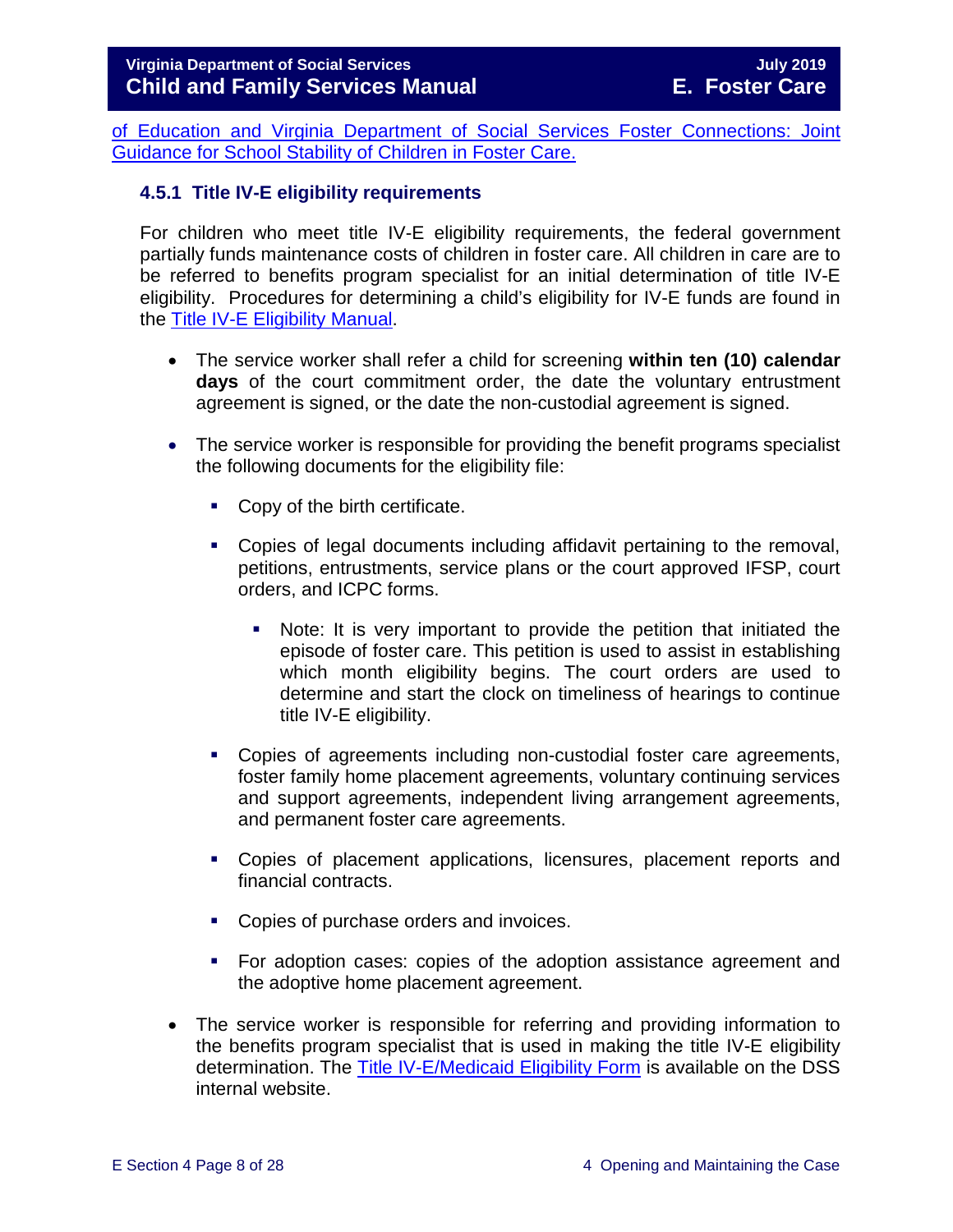#### <span id="page-8-0"></span>**4.5.2 Additional requirements for continuing eligibility for title IV-E funding and requirements for all foster care cases**

- The court shall hold a permanency planning hearing within 12 months from the date the child entered foster care which is defined as the earlier of the date of the judicial finding of abuse/neglect or sixty (60) days from physical removal. (See [Section 3.3](https://fusion.dss.virginia.gov/Portals/%5bdfs%5d/Files/DFS%20Manuals/Foster%20Care%20Manuals/Foster%20Care%20Manual%2007-2019/section_3_entering_foster_care.pdf#page=3) of this chapter).
- Annually, there shall be a judicial determination at each court hearing that reasonable efforts have been made to reunite; or if the goal is other than Return Home, to finalize a permanent placement for the child (e.g., placing the child with relatives in another state in accordance with the ICPC), and to complete whatever steps are necessary to achieve permanency for the child through adoption or custody transfer to relatives.

The failure of the LDSS to meet the above requirements will make a child not eligible for title IV-E maintenance payments from the first of the month following the month the requirement was due and may resume the first of the month within the month the requirement was then met.

#### <span id="page-8-1"></span>**4.5.3 No redetermination of title IV-E eligibility required**

Eligibility for title IV-E is determined once, upon the child's entry into foster care. No subsequent redeterminations are required. Should information become available to the service worker that would affect the child's eligibility for title IV-E payments or continued eligibility, the service worker shall make such information known to the benefits program specialist worker.

#### <span id="page-8-2"></span>**4.5.4 Situations impacting child's eligibility for title IV-E**

The following situations would make a child ineligible for IV-E payment:

- The child is on a trial home visit or runaway status (AWOL).
- The child is placed with an allowable provider or a facility type which has a provisional or emergency approval, or whose approval has expired, or is no longer considered to be licensed.
- The child income or resource exceeds allowed criteria.
- The child's last judicial determination was not held within the past 12 months and/or did not result in a court order with appropriate "reasonable efforts" language.
- The child is placed in an unallowable title IV-E facility or agency, such as secured locked facilities operated primarily for the detention of juvenile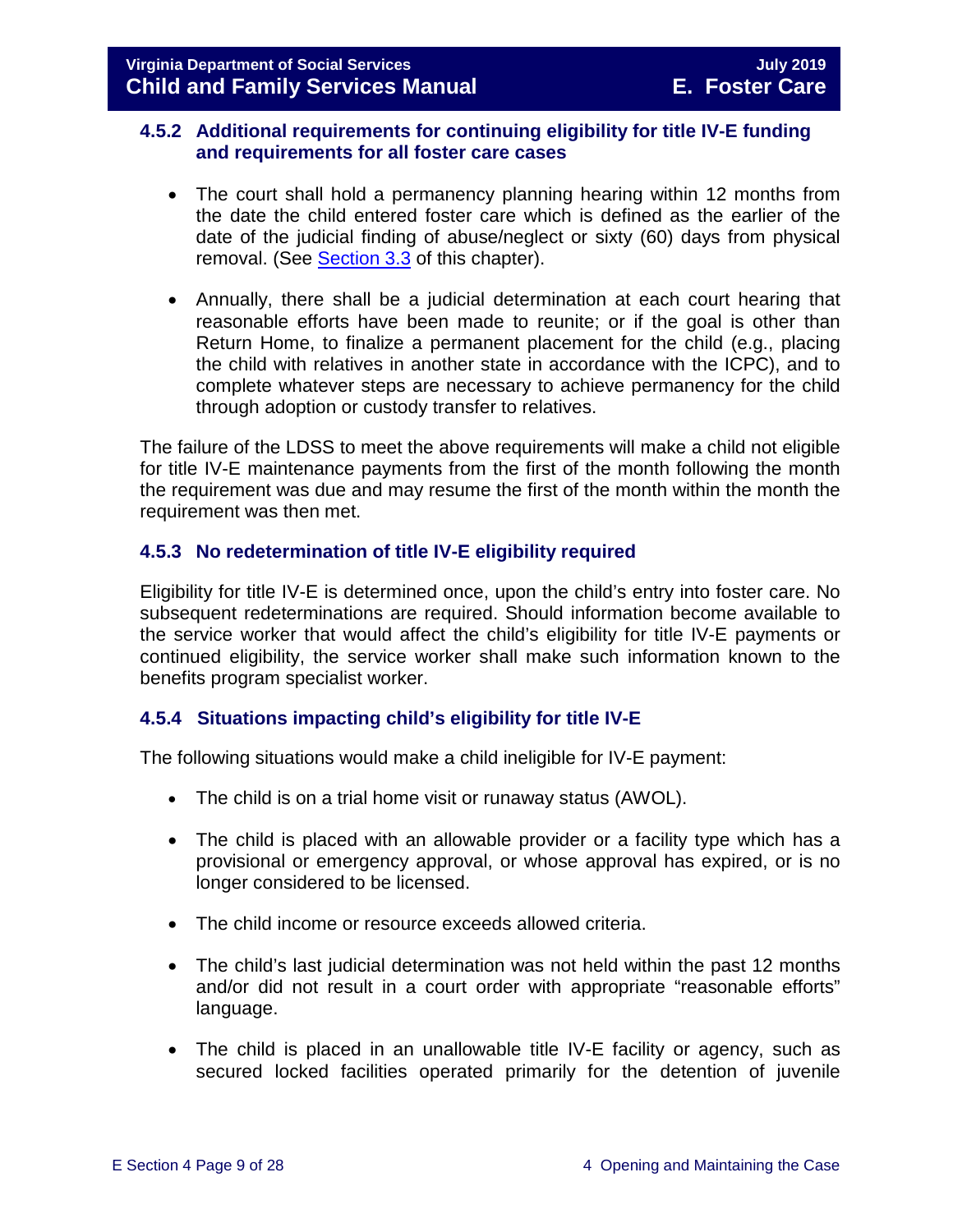delinquents; forestry or training camp; psychiatric or medical hospital; and public institution with more than 25 beds.

• The foster care child is receiving the full SSI benefit.

The following situations would end IV-E eligibility:

- The child no longer meets the age requirement.
- The child entered the agency's care and responsibility as the result of a voluntary placement agreement and the LDSS has not obtained a custody order with a judicial determination to the effect that continued voluntary placement is in the child's best interest within 180 days of the agreement.
- LDSS custody has been terminated.
- The child is on a trial home visit for more than six (6) consecutive months or time exceeds the time authorized by the court.
- The child is on runaway or absent without leave (AWOL) status for more than six (6) consecutive months.

The benefits program specialist is to be notified immediately of any change in the child's situation that might affect eligibility, including notification in advance that a child will become age 18, or is expected to graduate from high school prior to reaching age 19.

Additional information regarding title IV-E may be found on DSS internal website in the [Title IV-E manual.](https://fusion.dss.virginia.gov/dfs/DFS-Home/Title-IV-E/Title-IV-E-Guidance)

# <span id="page-9-0"></span>**4.6 Referral for determination of Medicaid (title XIX) eligibility**

Funding for medical services in this program is from state and federal funds provided through the Virginia Department of Medical Assistance Services (DMAS). Determination of eligibility is the responsibility of benefits program specialists in the LDSS. Service workers are responsible for submitting the appropriate form to the benefits program specialist **within ten (10) days** of date of placement.

- If a child has been determined **title IV-E eligible**, a separate Medicaid application is not required. The [Title IV-E Foster Care & IV-E Medicaid](https://fusion.dss.virginia.gov/dfs/DFS-Home/Title-IV-E/Title-IV-E-Forms)  [Application](https://fusion.dss.virginia.gov/dfs/DFS-Home/Title-IV-E/Title-IV-E-Forms) is used.
- If the foster care child is **Non IV-E**, a separate Medicaid application must be filed, either online at CommonHelp, by phone with CoverVirginia, or with a paper application submitted to LDSS. It is signed by an authorized employee of the public/private agency that holds custody of the child. (If the child has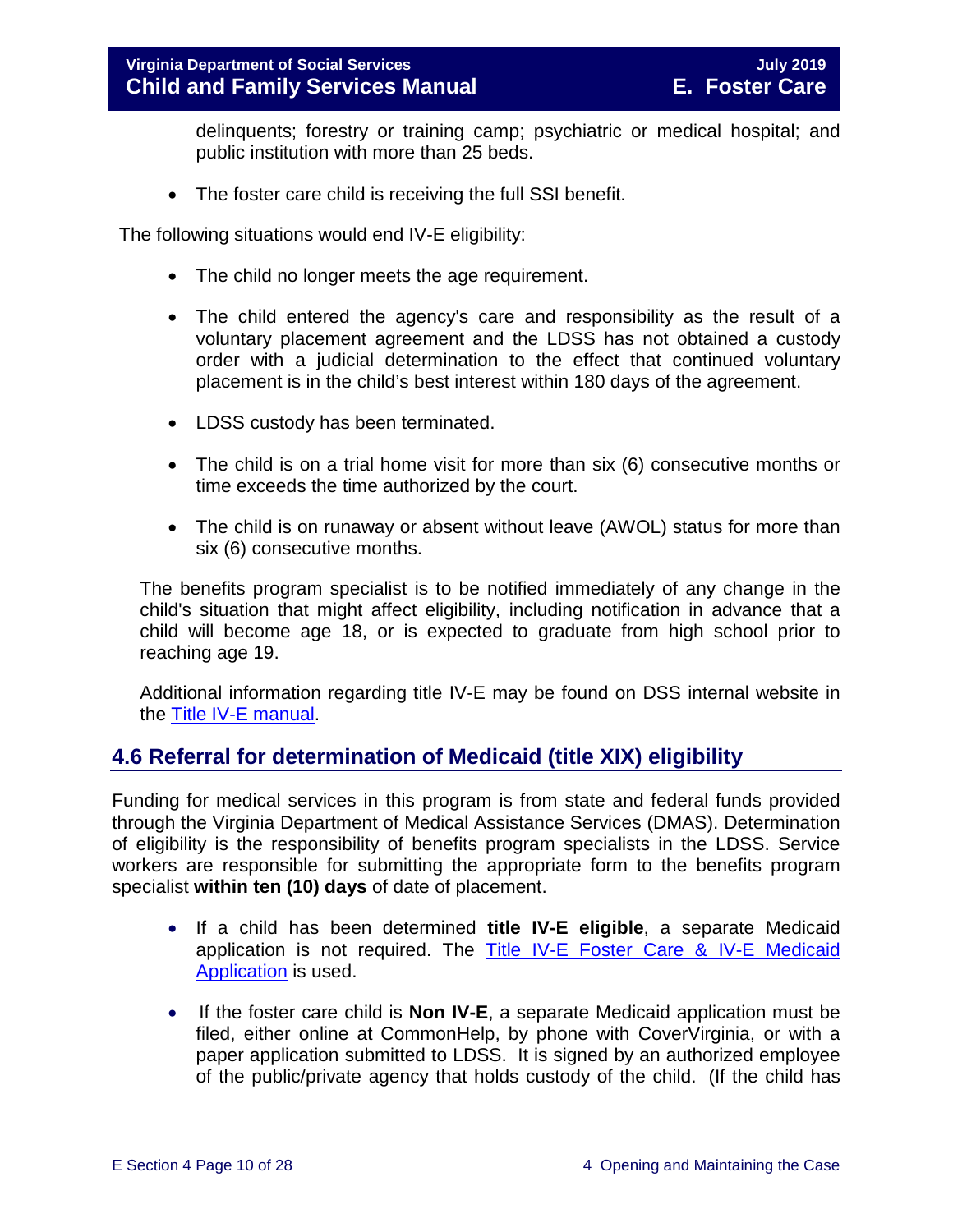been placed with and is living with a parent/caretaker relative, that person can sign the application.)

It is recommended that the service worker complete both applications **within ten (10) days** of the child entering foster care. This will prevent a delay in Medicaid coverage should the child not be found to be IV-E eligible.

#### <span id="page-10-0"></span>**4.6.1 Signing and filing applications**

For children in non-custodial foster care, the parents or guardian shall sign and file the application. The parent or guardian cannot authorize the service worker to sign the application.

#### <span id="page-10-1"></span>**4.6.2 Informing Medicaid of changes**

Eligibility for Medicaid is redetermined annually. However, the service worker shall provide the benefits program specialist with any new information that might affect Medicaid eligibility **within ten (10) days** from the date of receipt of information regarding changes.

Changes that might affect eligibility include:

- Changes in income or resources (e.g., wages, inheritances, savings);
- Return of a child to his home on a permanent basis;
- Final order of adoption;
- Age of the child;
- A trial home visit in excess of six (6) months;
- Termination of custody by the court or placement by the LDSS or parent; or
- Release of the LDSS of responsibility for aftercare supervision.

#### <span id="page-10-2"></span>**4.6.3 Redetermination of eligibility for Medicaid**

The service worker is responsible for providing the benefits program specialist information required for the annual redetermination of eligibility and information related to changes in the child's situation.

Changes that might affect eligibility include:

- Changes in income or resources (wages, inheritances, savings, etc.);
- Return of a child to his home on a permanent basis or a trial visit in excess of three (3) months;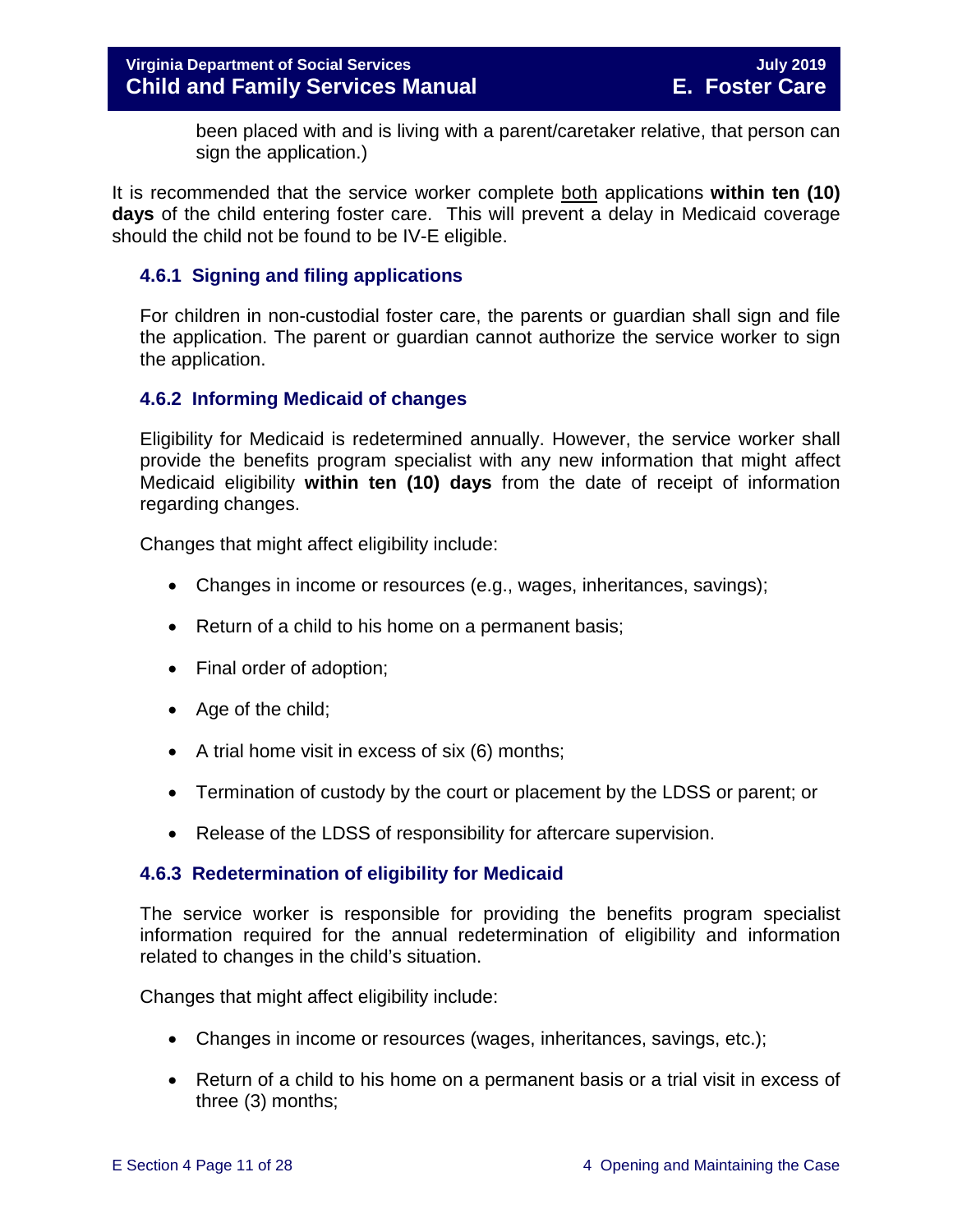- Termination of custody by the court; or
- Placement of children in jails, detention centers, or learning centers.

#### <span id="page-11-0"></span>**4.6.4 Managed Care**

Most children who are eligible for Medicaid and placed in foster care have been transitioned from Medicaid fee-for-service to Medicaid managed care. This transition to managed care improves access to credentialed health providers and coordinated care. Not all children that are eligible for Medicaid are enrolled in managed care due to exclusions. These exclusions include hospitalization, admittance into a nursing home, admittance into a Level C residential facility, placement out of state, or having Third Party Liability insurance through a biological or adoptive parent. The Department of Medical Assistance Services (DMAS) contracts with Managed Care Organizations (MCOs) to provide health care services and additional services such as case management, care coordination, disease management programs focusing on various chronic conditions (e.g., pediatric asthma, diabetes, and obesity), a 24 hour nurse advice line, and toll free member helplines. For questions, contact [fostercare@dmas.virginia.gov.](mailto:fostercare@dmas.virginia.gov)

Requests for changes of the MCO may occur at any time of the year, however, the service worker is the only person authorized to request the change of MCO for children in foster care through the Managed Care helpline (800-643-2273). The worker will be asked to provide the child's name, date of birth, Medicaid ID number, placement address and the locality's address and FIPS code in order to request a change. Foster parents and biological parents are not approved to make changes of the MCO. It is the responsibility of the service worker to discuss with the foster care placement if changes are to be made in the MCO for the child based on specific needs or placement changes. The service worker or the foster care parent can make changes to the child's primary care physician by contacting the assigned MCO directly.

For additional information and resources regarding Virginia Medicaid Managed Care, see [Virginia Medicaid Managed Care](http://www.virginiamanagedcare.com/) or Managed Care [for Children in Foster Care.](http://www.dmas.virginia.gov/Content_pgs/ialtc-plt.aspx)

# <span id="page-11-1"></span>**4.7 Referral for collection of child support**

The VDSS is charged with collecting support for dependent children (§ [63.2-1903\)](http://law.lis.virginia.gov/vacode/63.2-1903/) in accordance with state and federal laws and policies and procedures of the VDSS Division of Child Support Enforcement (DCSE). The court may determine the amount of support at the preliminary removal hearing or may refer the case to DCSE to schedule another hearing to discuss support. The LDSS shall address support in agreements signed with parent(s) to place a child in foster care (§ [63.2-910\)](http://law.lis.virginia.gov/vacode/63.2-910/).

The LDSS is responsible for reporting to DCSE all information necessary to aid in securing support on behalf of children.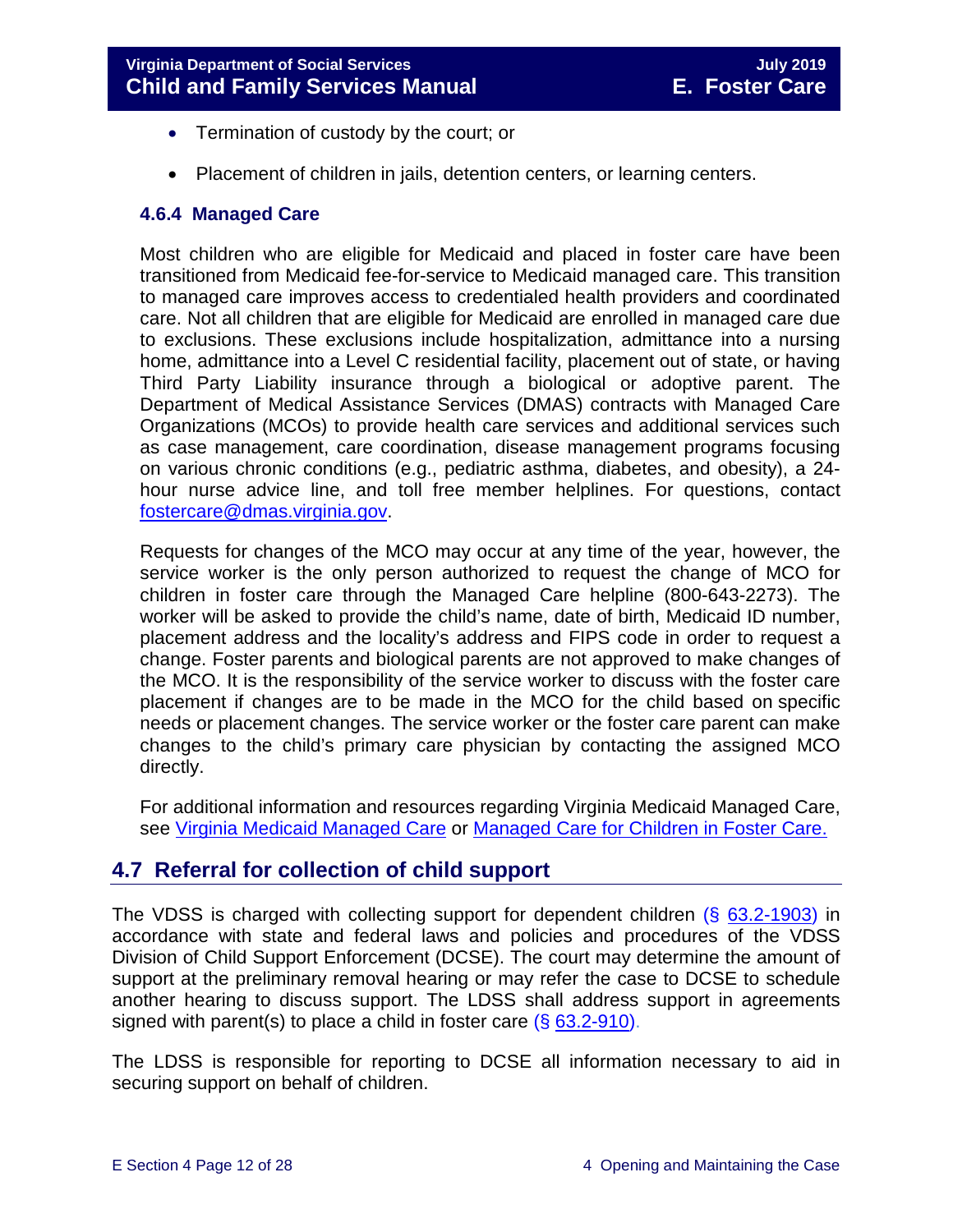#### <span id="page-12-0"></span>**4.7.1 Fundamental information about support**

- Both parents should be pursued for support.
- If support is established and collection begins, DCSE will distribute funds according to the child's funding category.
- The state will receive the state's share of funds collected by DCSE for title IV-E children. Funds collected for non-title IV-E children will be forwarded to the LDSS. These support payments are placed in special welfare accounts to be used for reimbursement of foster care expenses for the child (e.g., maintenance, medical care not covered by Medicaid, and services). Instructions for the use of special welfare funds can be found in the [Local](https://fusion.dss.virginia.gov/dof/DOF-Home/LOCAL-RESOURCES/Finance-Guidelines-Manual-LDSS)  [Finance Guidelines Manual.](https://fusion.dss.virginia.gov/dof/DOF-Home/LOCAL-RESOURCES/Finance-Guidelines-Manual-LDSS)
- If the parent provides a financial statement indicating his or her ability to pay, child support guidelines will be used to determine the support amount.
- Current support payments will be assessed from the date of custody or when the parent(s) signs an agreement to place a child in foster care.
- DCSE will not collect support payments from absent parents after parental rights have been terminated or a permanent entrustment has been executed and approved by the court, unless the parents have accrued arrears. The service worker shall notify the benefits program specialist in writing when termination of parental rights occurs.
- Support payments will not affect foster care payments.

#### <span id="page-12-1"></span>**4.7.2 Court-ordered child support**

- The petition requesting custody or foster care placement shall also request that the issue of child support be addressed at the preliminary removal hearing.
- The court shall address child support whenever a child is placed in foster care (§ [63.2-909\)](http://law.lis.virginia.gov/vacode/63.2-909/). The court may determine the amount of support at the initial hearing, schedule another hearing to determine support when DCSE staff can be present, or refer the case to DCSE to determine the support amount.
- The LDSS and district DCSE office will determine how DCSE staff will be informed of support hearings pertaining to children placed in foster care. The service worker is not responsible for determining the child support amount.
- If the service worker believes the collection of support will interfere with the goal of returning the child home, the worker should inform the court at the hearing where child support is addressed of those specific concerns.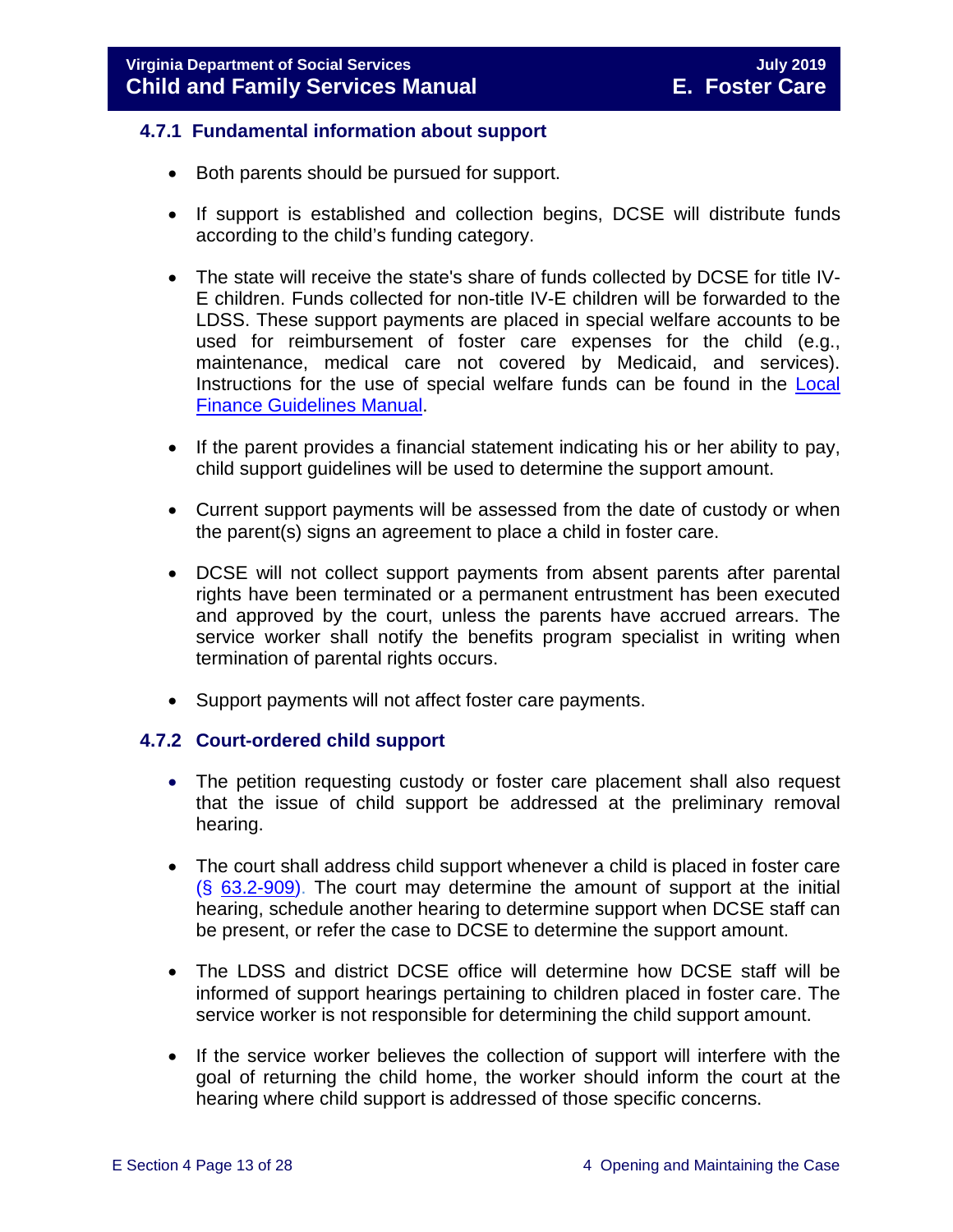• If the court orders support, the worker shall complete the Interim Application for Child Support Enforcement Services and submit it to the district DCSE office **within five (5) days** of the hearing. If the worker is able to complete the full [Absent Parent/Paternity Information Form](https://fusion.dss.virginia.gov/Portals/%5bbp%5d/Files/TANF%20Forms/Absent%20Parent%20Paternity%20Information.pdf?ver=2019-03-30-204002-243) and submit it to the district DCSE office **within five (5) days**, the Application for Child Support Enforcement does not have to be submitted to DCSE. A copy of the Absent Parent/Paternity Information Form submitted to DCSE should be provided to the benefit programs specialist at the time of the title IV-E screening (see [Section 4.7.6\)](#page-15-0).

#### <span id="page-13-0"></span>**4.7.3 Responsibility of service worker in securing support for children**

The service worker is responsible for identifying the absent parent(s) and completing the [Absent Parent/Paternity Information Form](https://fusion.dss.virginia.gov/Portals/%5bbp%5d/Files/TANF%20Forms/Absent%20Parent%20Paternity%20Information.pdf?ver=2019-03-30-204002-243) to provide information to DCSE staff regarding the absent parent(s) for whom paternity will be established and from who support will be pursued. One form shall be completed on each parent regardless of whether they are living together or apart. The information on the form should be accurate and up-to-date. The Absent Parent/Paternity Information Forms shall either be submitted to DCSE **within five (5) days** of the court hearing ordering support or to the benefits program specialist at the time of the title IV-E screening. The service worker shall also provide DCSE a copy of the court order addressing custody or placement and support or the non-custodial agreement.

- When children are placed in foster care through non-custodial agreements, the service worker is responsible for referring the case to DCSE at the time of the title IV-E referral.
- The service worker shall keep a copy of all support information and forms in the foster care record.
- As soon as there are changes in the status of the foster care case or in the situation of the absent parents, the service worker shall notify the benefits program specialist in writing. Status changes include a change in goals, the need to claim good cause in an existing case, the need to withdraw a good cause claim, and closing the foster care case due to the child exiting to permanency.

#### <span id="page-13-1"></span>**4.7.4 Claiming good cause**

Claiming good cause results in the case not being pursued by DCSE for collection of support. The service worker may claim good cause for the parent or parents to whom the child is to return when the foster care plan has the goal of returning the child to the parent(s) and collection of support will interfere with achieving that goal.

For example, a good cause claim may be made when the parent(s) possess such limited financial resources that support collection would interfere with the parent(s)' ability to meet conditions set forth in the foster care service plan or delay the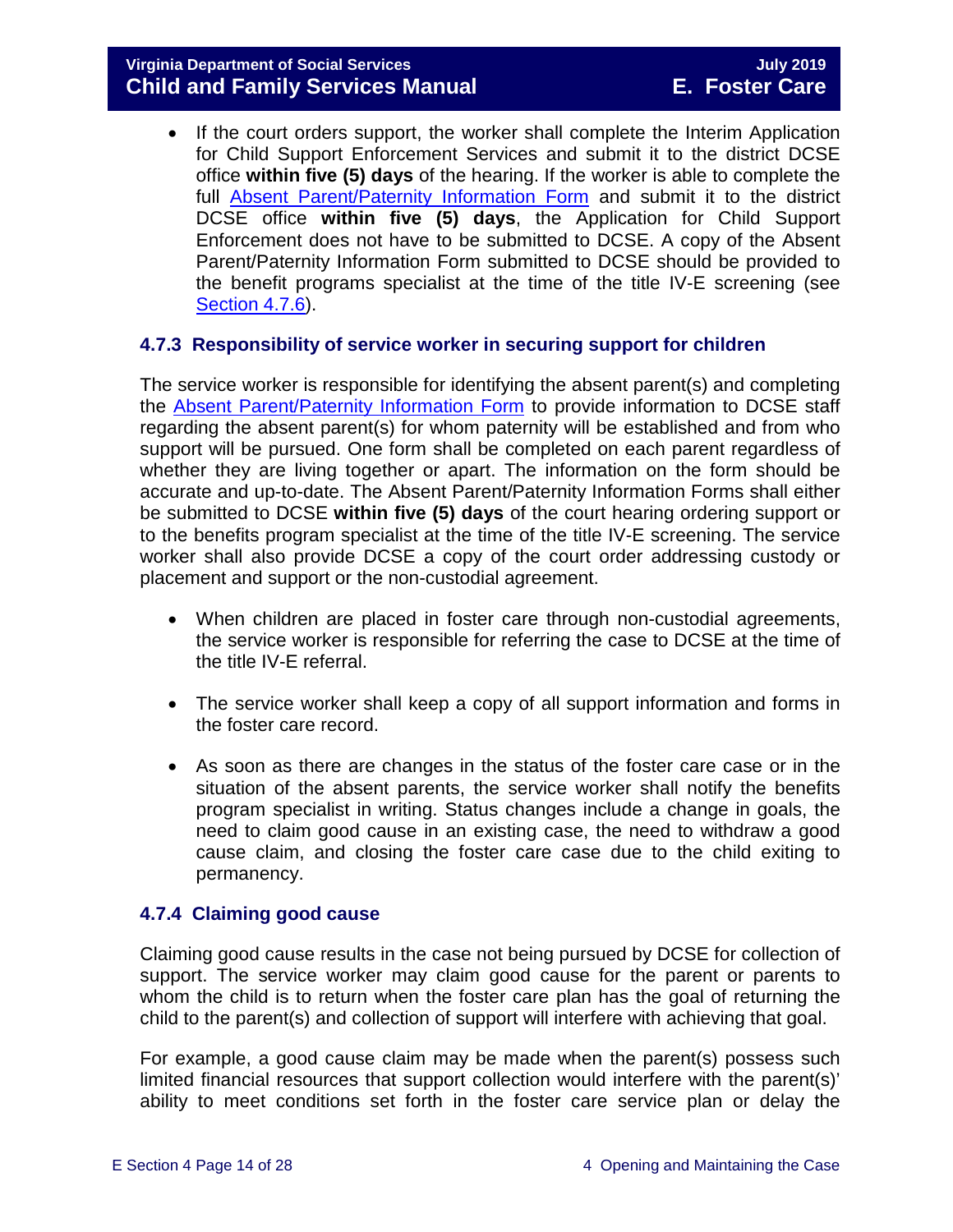reunification process. Homelessness, living in substandard housing, participation in full-time mental health or substance abuse treatment programs, or serious illness are situations that could result in a good cause claim.

A good cause claim is not made for the parent to whom the child will not be returned unless that parent signs a permanent entrustment agreement for the purposes of adoption or parental rights have been terminated.

The service worker has the following responsibilities in claiming good cause:

- If the service worker believes that the collection of support will interfere with the goal of returning the child home, the worker should inform the court at the hearing where child support is addressed of those specific concerns. The court will determine the support amount.
- If good cause is claimed, the worker indicates the reason for claiming good cause when completing the Absent Parent/Paternity Information Form.
- If, after the court has ordered support or DCSE has determined a support amount and the support collection interferes with the goal of Return Home, the worker may stop the support collection by claiming good cause. The [Good](https://fusion.dss.virginia.gov/dfs/DFS-Home/Foster-Care/Foster-Care-Forms)  [Cause Determination Form](https://fusion.dss.virginia.gov/dfs/DFS-Home/Foster-Care/Foster-Care-Forms) is located on the DSS internal website.

The worker completes the [Good Cause Determination Form](https://fusion.dss.virginia.gov/dfs/DFS-Home/Foster-Care/Foster-Care-Forms) for each parent for whom good cause is claimed. The form is submitted to the benefits program specialist who is responsible for forwarding it to DCSE. DCSE will stop pursuing support once good cause is claimed. For those cases where support is court ordered, DCSE regulations allow the LDSS to claim good cause without obtaining court permission. The LDSS should consult with its court to determine whether the court wants to approve changes in court ordered support or be notified when the LDSS claims good cause.

- If the court has determined at the initial hearing that support collection will interfere with goal of Return home and has ordered that the parent(s) pay no support, the LDSS shall petition the court to order support when the parent(s)' situation improves and the collection of support no longer interferes with the goal of Return Home.
- Once good cause is claimed, the service worker is to notify the benefits program specialist in writing whenever changes are known that would eliminate good cause.

#### <span id="page-14-0"></span>**4.7.5 Identifying the absent parent**

The service worker shall diligently search for absent parent(s) and encourage them to connect, support, and maintain involvement with the child, consistent with the child's safety, best interests and personal desires. For information on searching for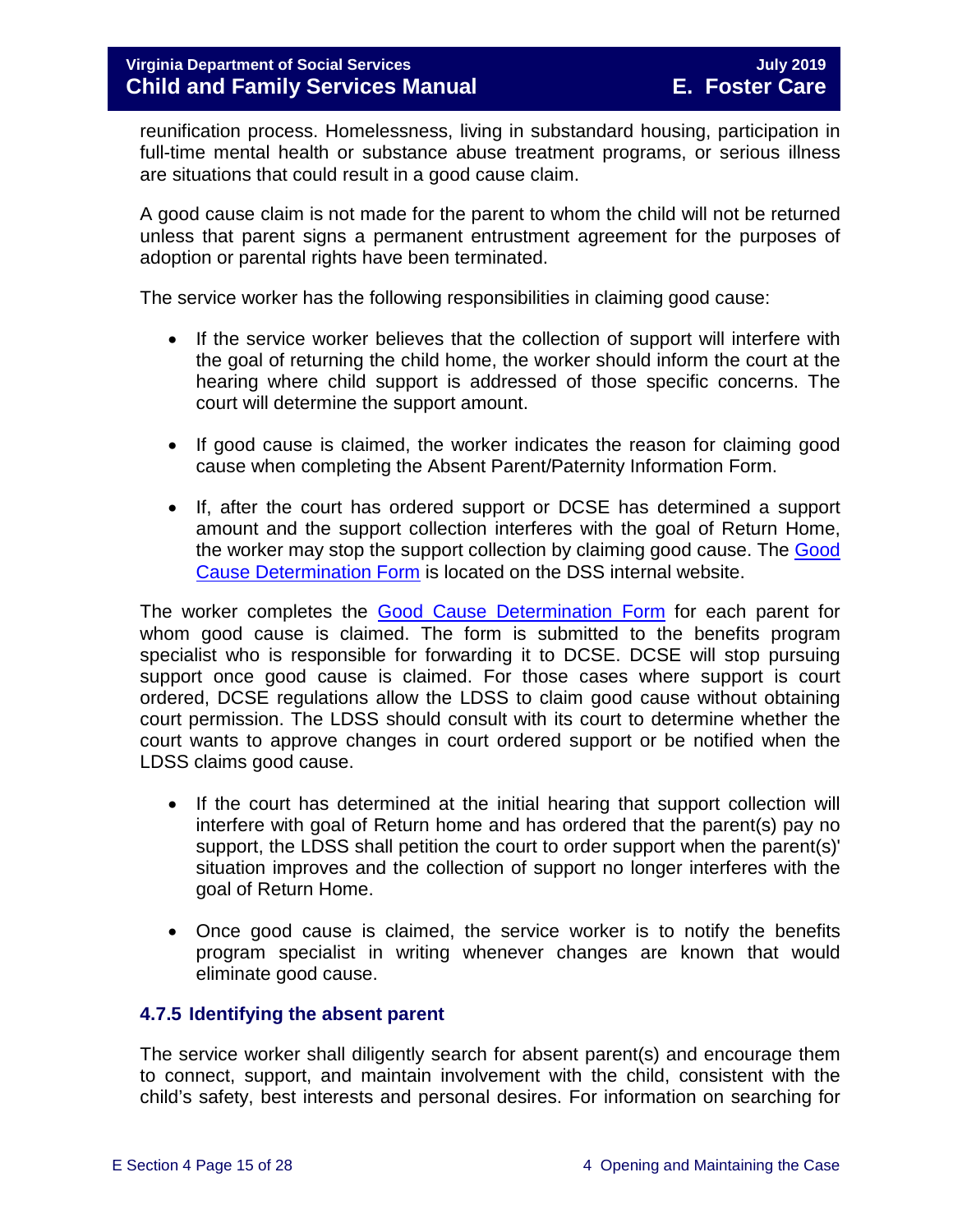absent parents, preparing the child for the search, and notifying and engaging the family, see [Section 2,](https://fusion.dss.virginia.gov/Portals/%5bdfs%5d/Files/DFS%20Manuals/Foster%20Care%20Manuals/Foster%20Care%20Manual%2007-2019/section_2_engaging_the_child_family_and_significant_adults.pdf) Engaging the Child, Family and Significant Adults of the Foster Care Chapter.

For the purpose of foster care, "absent parent" is any person or persons whose parental rights have not been terminated who is required under law to support the child in custody of or placed with an LDSS or public agency designated by the CPMT.

The "absent parent(s)" may be the birth parent(s) including the putative father or the legal parent(s). A prior custodian is not required under law to support a dependent child.

#### <span id="page-15-0"></span>**4.7.6 Completing the Absent Parent/Paternity Information Form**

Information on the birth or legal parent(s) is needed on the Absent Parent/Paternity Information Form in order to pursue support; including

- Names and addresses.
- Birth dates.
- Social Security numbers.
- Name and address of employers.
- Names of parents and emergency contacts of the absent parent(s).

The [Absent Parent/Paternity Information Form](https://fusion.dss.virginia.gov/Portals/%5bbp%5d/Files/TANF%20Forms/Absent%20Parent%20Paternity%20Information.pdf?ver=2019-03-30-204002-243) is located on the DSS internal website.

Title IV-E children are mandated to receive full DCSE services upon referral. The service worker shall request full DCSE services for non-title IV-E children unless good cause is claimed. The service worker shall check statement (A) requesting all services offered by DCSE on the Absent Parent/Paternity Information Form, Section II: Child Support Enforcement Services for Medicaid Recipients.

#### <span id="page-15-1"></span>**4.7.7 Responsibility of benefits program specialist**

The benefits program specialist is responsible for ensuring that information provided by the service worker is provided to DCSE for the title IV-E eligible child. The Medicaid worker is responsible for forwarding the Absent Parent/Paternity Information Form to DCSE for non-title IV-E children.

The benefits program specialist is responsible for notifying DCSE of any changes that affect the good cause claim. The service worker is responsible for evaluating whether good cause exists.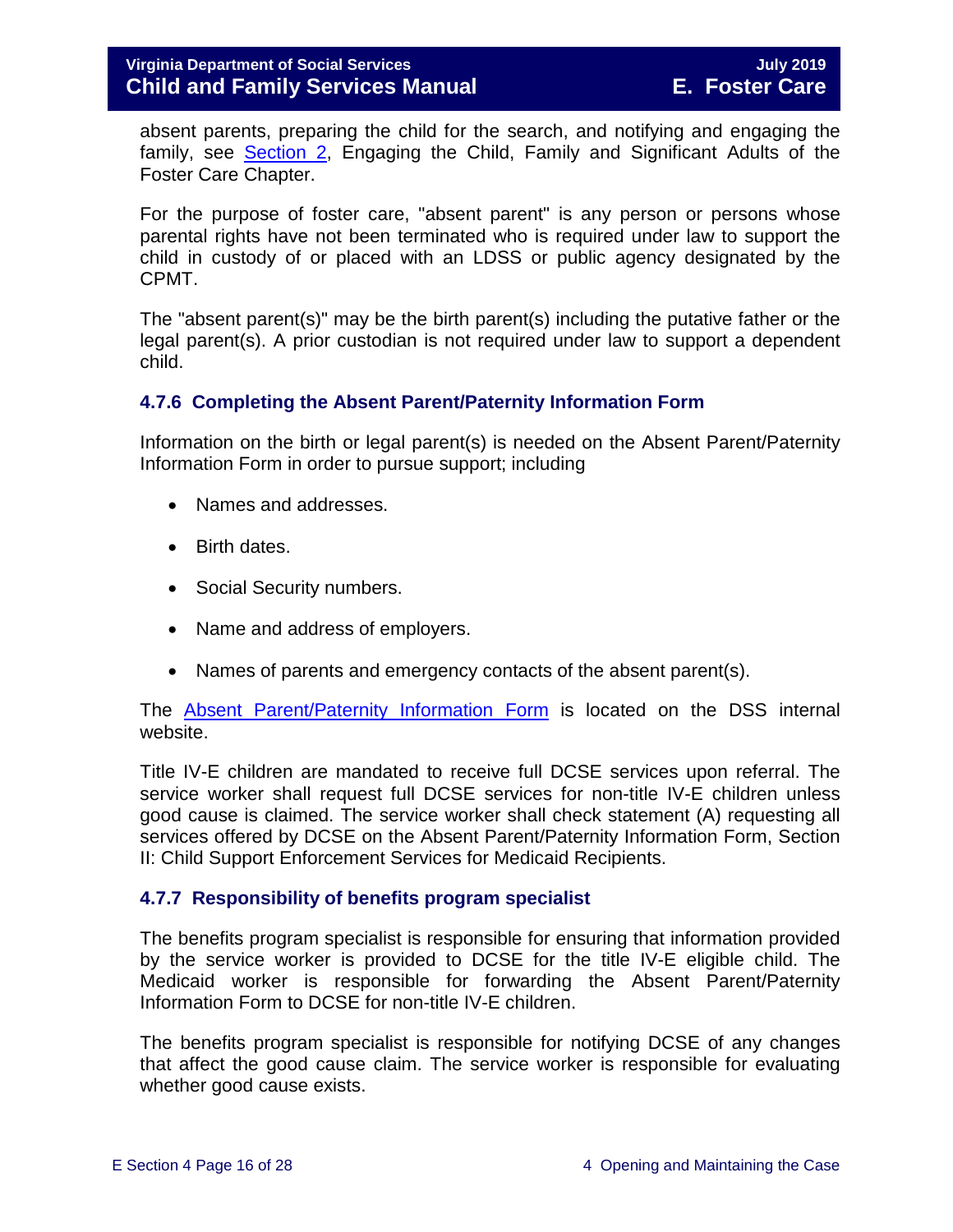#### <span id="page-16-0"></span>**4.7.8 Responsibility of the Division of Child Support Enforcement**

DCSE will ensure the establishment of paternity where necessary, the establishment of a child support order where none exists, the establishment and enforcement of health care coverage, and the collection of support for children upon receiving the referral where good cause does not exist.

#### <span id="page-16-1"></span>**4.7.9 Notice of changes affecting child support**

As soon as there are changes in the status of the foster care case or in the situation of the absent parents, the service worker shall notify the benefits program specialist in writing. The benefits program specialist shall notify the Division of Child Support Enforcement. Changes in the status of a foster care case or the absent parent's situation may include the following:

- Good cause no longer exists because the service plan goal for the child changes from the goal of Return to Parents to another goal.
- Parental rights are terminated or the parent(s) have signed a permanent entrustment agreement.
- The child is emancipated or becomes age 18.
- The whereabouts of the child are unknown.
- Death of the child.
- The child is returned to a parent who is a recipient of TANF.
- The foster care case is closed.

The service worker will inform the benefits program specialist about the status of good cause for not pursuing child support, where appropriate.

# <span id="page-16-2"></span>**4.8 Arranging visitation with parent(s) or prior custodians**

Efforts to maintain contact with the parent(s) or prior custodians in accordance with the needs of the child shall begin as soon as the child is placed in foster care.

The child and parent(s) have the right to visit and maintain communication with each other, unless visitation has been restricted by the court  $(\S$  [63.2-912\)](http://law.lis.virginia.gov/vacode/63.2-912/).

At the time a child is placed in foster care, the service worker shall encourage visitation and arrange with the parent(s) a mutually agreeable plan for visitation and other communication such as phone calls, email, and letters.

Frequent and meaningful visitations: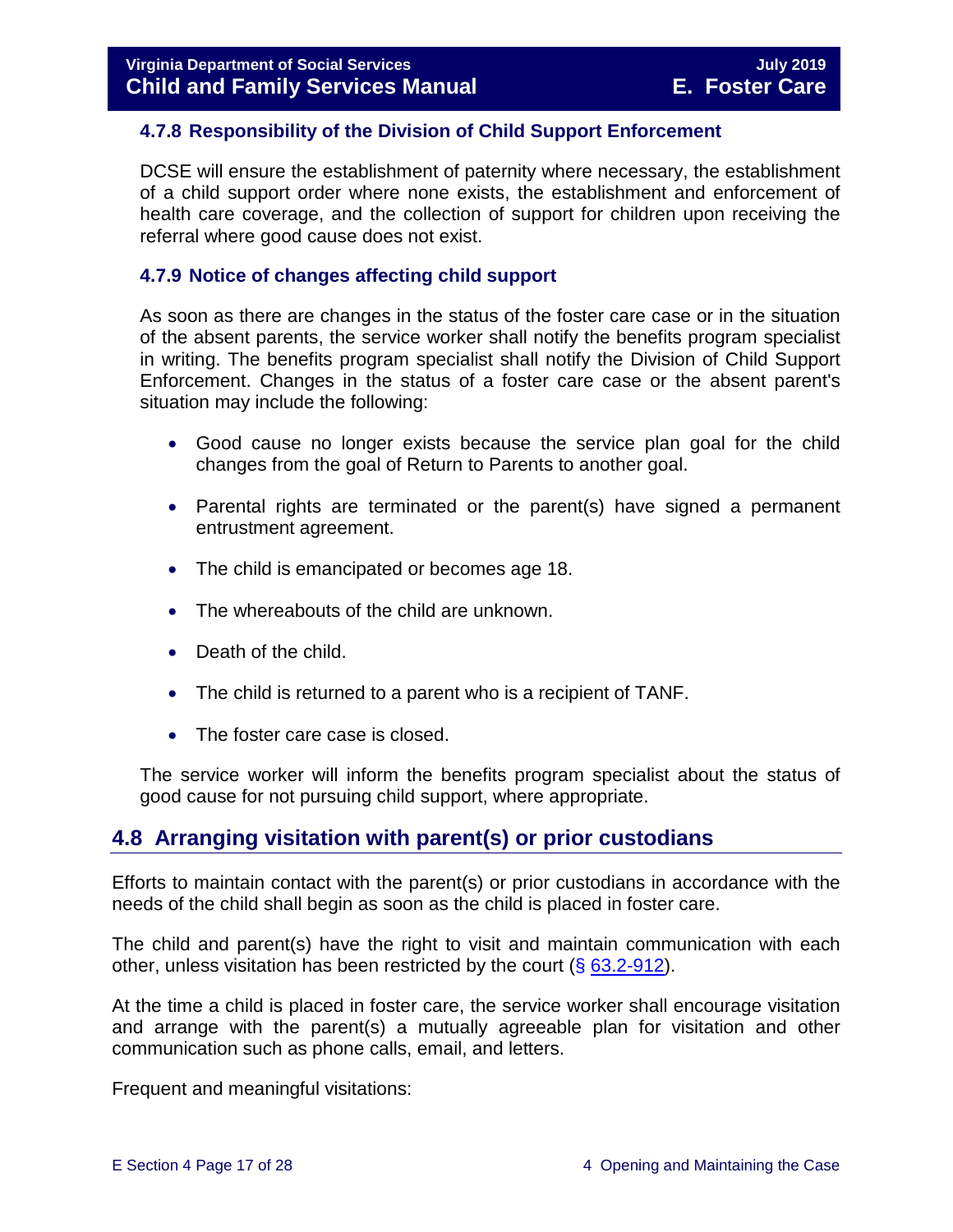- Maintain and improve the parent/child relationship which facilitates reunification.
- Are the principal and often only means of maintaining, improving, or developing the child's relationship with his parent(s).
- Provide the opportunity for parent(s) to improve their parenting skills and to demonstrate their ability to care for their child.
- Provide the service worker the opportunity to observe and to evaluate the strengths and the weaknesses of the parent-child relationship. Information may be gathered about the level of commitment of the parent, and the reactions of the child may be observed. This information may be used to assist the service worker in making decisions on the most appropriate permanent plan for the child.

Note: Visitations should never be limited or denied due to a child's inability or lack of motivation to progress in a placement program's treatment process. Additionally, while sobriety during visits is critical, a positive drug screen at any point in the life of the case should not be the sole basis for suspending or cancelling a visit.

#### <span id="page-17-0"></span>**4.8.1 Visitation plans**

See [Section 6.2.2.2](https://fusion.dss.virginia.gov/Portals/%5bdfs%5d/Files/DFS%20Manuals/Foster%20Care%20Manuals/Foster%20Care%20Manual%2007-2019/section_6_placement_to_achieve_permanency.pdf#page=7) and [Section 8.6](https://fusion.dss.virginia.gov/Portals/%5bdfs%5d/Files/DFS%20Manuals/Foster%20Care%20Manuals/Foster%20Care%20Manual%2007-2019/section_8_achieving_permanency_goal_return_home.pdf#page=10) of this chapter, for visitation and communication service requirements when children are first placed in foster care and the goal is reunification.

Visitation plans shall be in the best interest of the child including consideration of safety, permanency and well-being outcomes. The visitation plan shall be a written plan and addressed in the foster care plan. It should include the structure and logistics of the visits. The plan shall be documented in OASIS; it should be documented within **five (5) days** of the child's entry into foster care.

The service worker should develop the visitation plan with the parents and the caretakers. It is appropriate for this plan to be discussed and developed during a Family Partnership Meeting, team decision making meeting, or child and family team meeting.

The frequency and duration of the visits should be addressed in the visitation plan. Also, included in the plan should be the location of visits. The following criteria should be used:

- Least restrictive, inclusive setting with consideration given to the culture and social patterns of the family.
- In the child's community whenever possible.
- A setting that is age appropriate and ensures the safety of the child.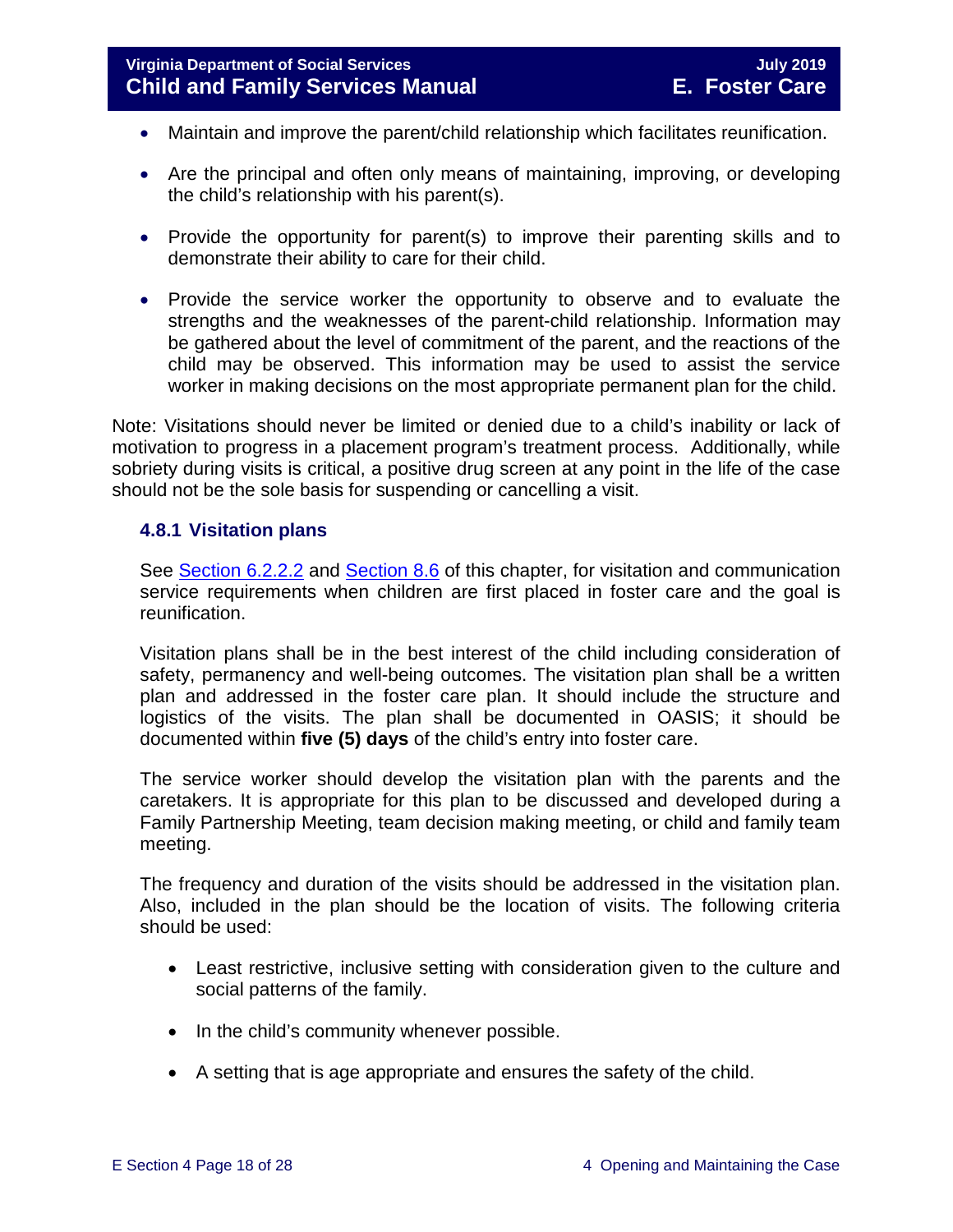• In the agency's office when necessary for the protection of the child or to allow for support before, during or after the visit.

Visitation should occur frequently and in a positive, natural setting. Service workers should be creative in implementing visitation to assure frequent and positive visitation. Limiting visits to what is convenient for the agency limits the agency's knowledge of the parent's ability to learn and demonstrate how to care for their children. Possibilities for visitation are listed below but are not limited to the following:

- Visits in the foster home. These types of visits allow the parents to observe a positive approach to parenting, allows the child to view all the people that care for him as allies, and has the potential to develop a long term mentoring resource for the biological parent.
- Schools and daycares. Most schools today encourage parents to enjoy lunch with their children or visit the daycare. These types of visits allow the parent to observe and be a part of a child's life and have positive interaction with the teacher or day care provider.
- Medical and dentist appointments. These types of visits provide parents an opportunity to take responsibility for the medical and dental concerns of their child.
- Visits outside of the agency. Parks, playgrounds, fast-food restaurants or other places that provide a more natural setting for normal parent/child interactions.
- Use of web based video conferencing (Skype) and phone calls. Other types of contact should be considered if distance between parent and child is a barrier to frequent face to face visits.

#### <span id="page-18-0"></span>**4.8.2 Levels of supervision during visits**

The service worker should determine the level of supervision for parent/child visits based on the identified safety threats. Three levels of supervision are recognized in practice:

- Supervised visits require another adult approved by the LDSS to maintain line of sight and sound supervision and intervene as needed.
- Monitored visits require another adult approved by the LDSS to periodically observe and intervene as needed.
- Unsupervised visits require the parent to be the primary caregiver and be willing and able to safely care for the child.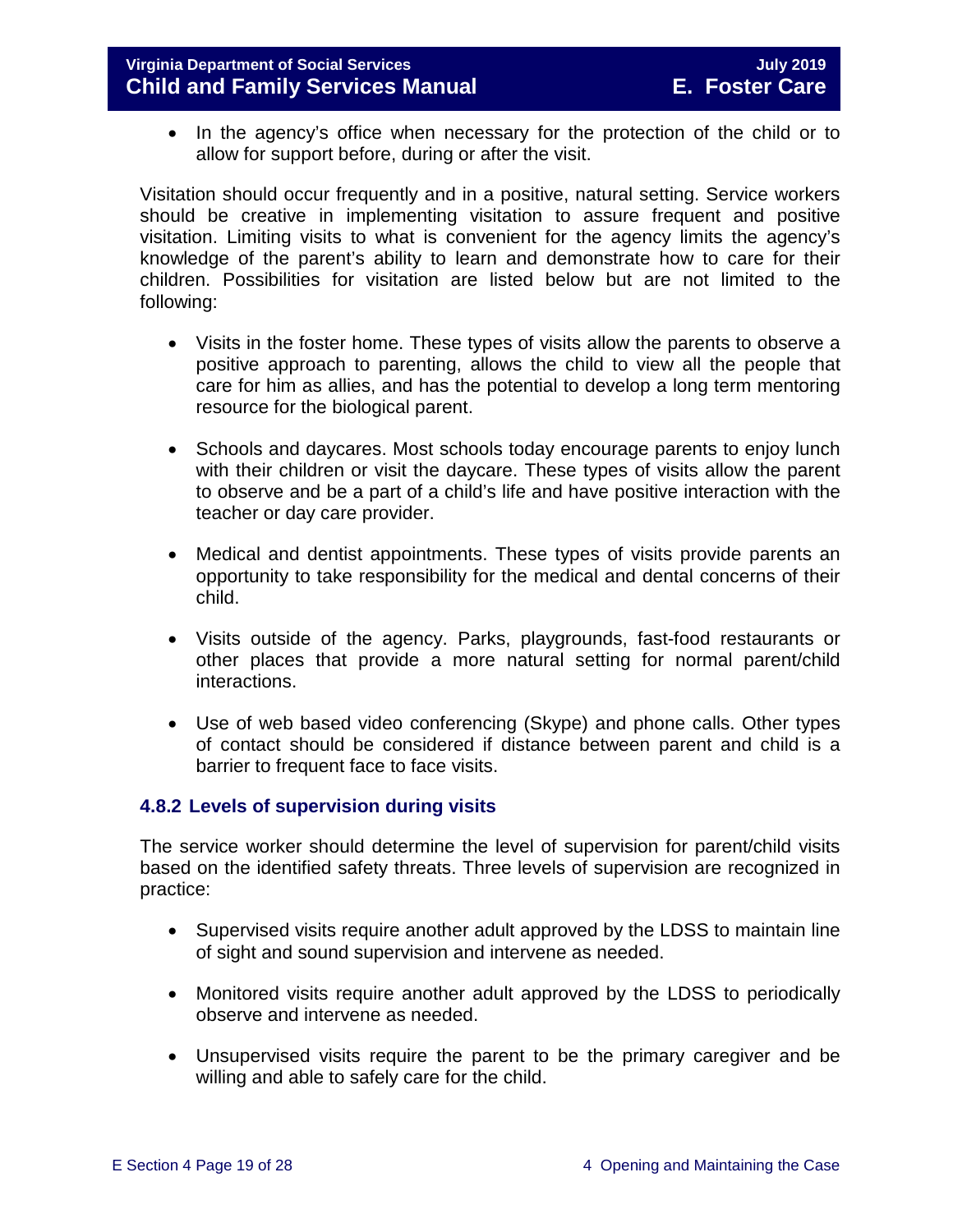The visitation plan should document the reasons for the level of supervision.

#### <span id="page-19-0"></span>**4.8.3 Visitation observations**

The service worker and/or visitation supervisor should observe and document in OASIS the following during visits:

- Who participated.
- How long did the visit last.
- How did the parent greet the child and the child respond to the parent.
- What was the interaction between the child and the parent.
- What activities took place or how the time was spent.
- Did the parent set limits and/or discipline the child.
- Did the parent pay attention to the child's needs.
- Was affection displayed between the parent and the child.
- Was the service worker required to intervene.
- <span id="page-19-1"></span>• How did the parent and child separate.

#### **4.8.4 Reviewing visitation plans**

The service worker has an obligation to preserve the child's relationship with the parents and family. Any changes to the visitation plan (limiting or terminating) should be discussed with the family, and the written visitation plan should be updated and provided to the family.

Reviews of the visitation plan should take place when:

- There is an increase or decrease in safety threats.
- Change in the permanency goal.
- Change in the well-being of the child.

Conditions that may support a change in the visitation plan to increase the frequency and duration of visits, or reduce the level of supervision required include consistently positive contact between parent(s) and child; therapist recommending increased contact; and parental compliance with treatment and progress towards service plan goals.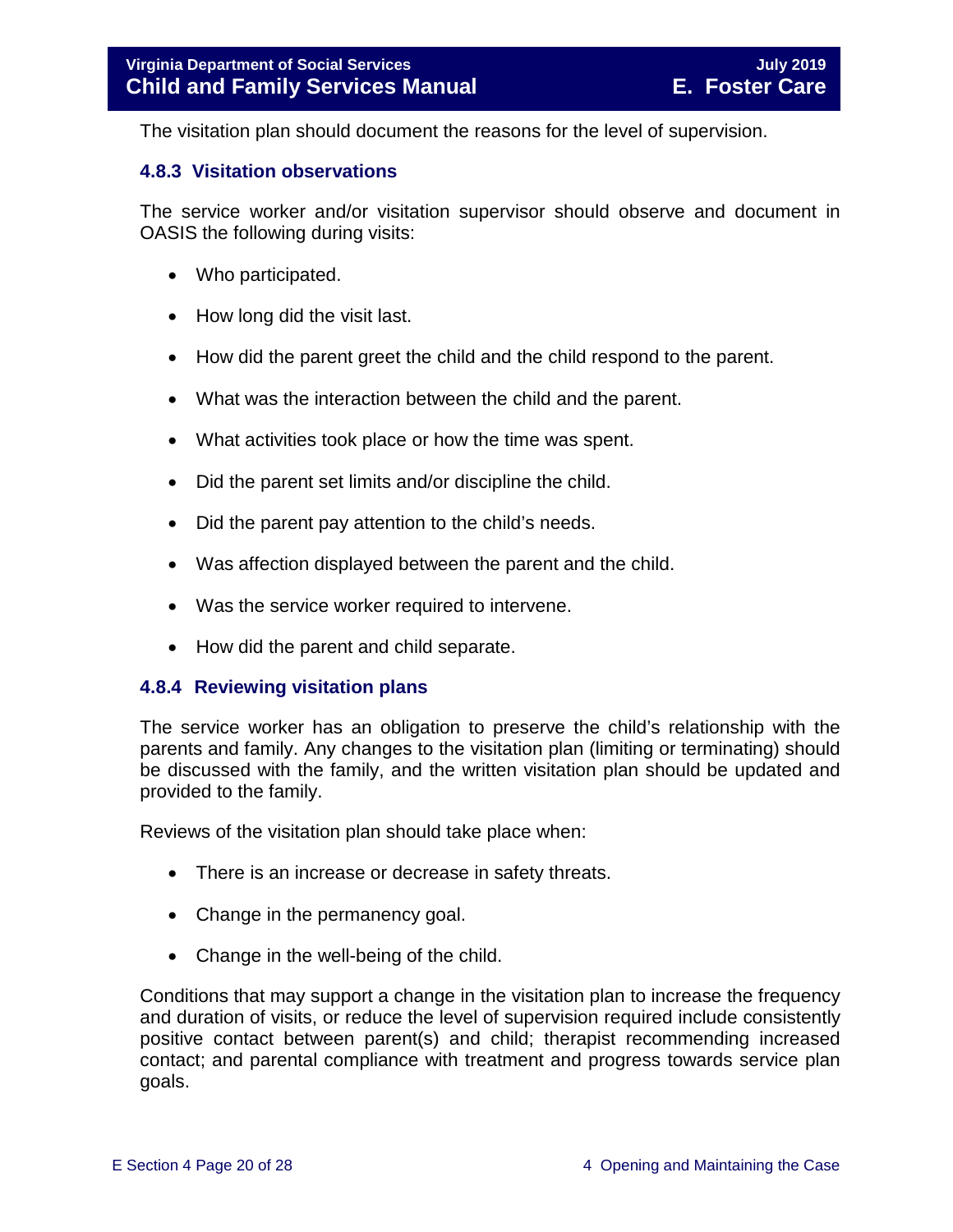Conditions that may support a change in visitation plan (limiting or terminating contact) may include:

- Therapist recommends decreasing or suspending visitation due to the child's reactions to the visits.
- The child is at risk of physical or emotional harm.
- The supervisor/monitor of the visits is threatened.
- If the parent appears intoxicated or under the influence, the visit will be stopped immediately, but may resume after a review of the visitation plan.
- The court adopts a permanency goal other than reunification.
- It may be necessary to limit contact for the protection of the child if custody was obtained due to physical or sexual abuse.

#### <span id="page-20-0"></span>*4.8.5 Visitation with parents struggling with substance abuse*

*In cases where parental substance abuse is a factor which contributed to the child entering foster care, it is critical that the service worker complete an ongoing assessment of the family and make service referrals when necessary. Due to the substance abuse recovery timeline, it is essential that parents are referred to substance abuse treatment immediately. Drug or alcohol dependence disorders should be acknowledged as a medical condition that can be effectively treated. Research indicates relapse is a common part of recovery; therefore, service workers should help support children and parents through the challenges that may arise in the recovery process.* 

*Regular visitation with parents is essential to maintaining the connection between the parent and child and necessary for any progress to be made towards reunification. This is also the case for children whose parents are facing challenges with substance abuse. Additionally, visitation can potentially serve as motivation for parents who are working on maintaining their recovery.*

*A positive drug screen at any point in the life of the case should not be the sole basis for suspending or cancelling a visit; however, service workers may use information from the drug screen to help inform their decisions around supervision or location of the visitation. Service workers shall complete ongoing assessments to ensure child physical and/or emotional safety. Service workers may arrange a meeting with the parent prior to the visitation to assess and address child safety and to help support the parent with the visit. If a parent arrives for a visit and appears to be under the influence of a controlled substance and/or alcohol, the visit should be terminated. Prior to the next visit, the service worker should reevaluate the visitation plan with the parent, including current safety issues and how those safety issues will be addressed.*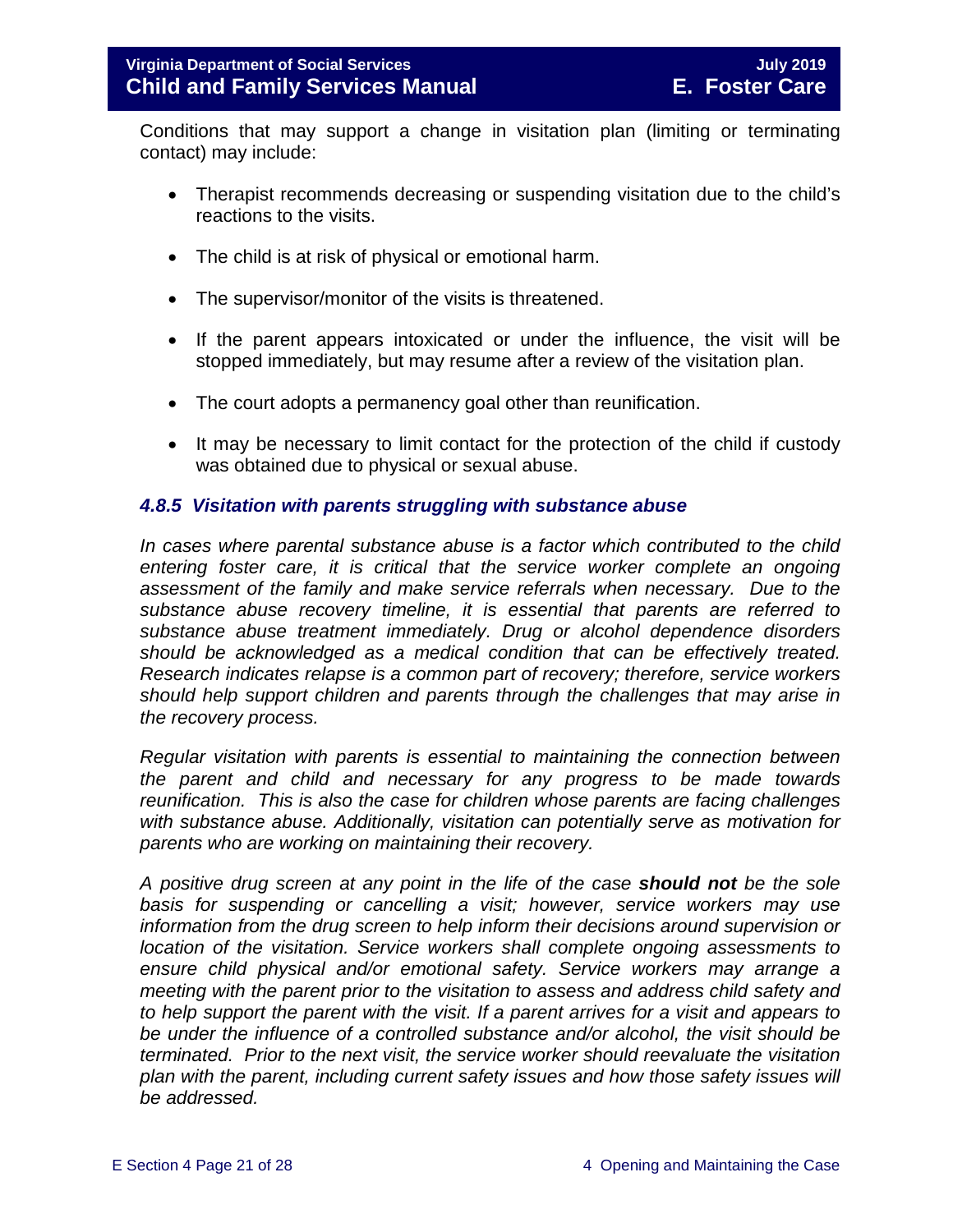*Service workers should:*

- *Acknowledge the child and parent's rights to visit and maintain communication with each other, unless visitation has been restricted by the court.*
- *Support to regular visitation between child and parent, even if visitation must continue to be supervised.*
- *Commit to ongoing assessment of visitation with parent and child to promote child safety/reduce risk of future harm and reevaluate the visitation plan as necessary.*
- *Conduct ongoing assessments that acknowledge the parent's progress and includes a supportive timelines for parent recovery.*
- *Offer services to parents that will help them achieve reunification as long as that is the goal.*

# <span id="page-21-0"></span>**4.9 Obtaining medical and dental exams**

The service worker shall ensure:

- The child receives a medical evaluation **within 72 hours** of initial placement in foster care, when conditions indicate such an evaluation is necessary [\(22 VAC](http://leg1.state.va.us/cgi-bin/legp504.exe?000+reg+22VAC40-201-50)  [40-201-50](http://leg1.state.va.us/cgi-bin/legp504.exe?000+reg+22VAC40-201-50) C). When the child has urgent health, mental health, or substance abuse needs upon entering foster care, the service worker shall immediately, refer the child to a licensed health or mental health professional for an appropriate evaluation to be completed within 72 hours.
- The child receives a medical examination **no later than 30 days** after initial placement in foster care [\(22 VAC 40-201-50](http://leg1.state.va.us/cgi-bin/legp504.exe?000+reg+22VAC40-201-50) C). The provider shall be a Medicaid provider for the Medicaid eligible child or a provider covered by the child's health insurance.
- The child receives a dental examination within 60 days of entry into foster care if the child has not received an examination within the past six (6) months. Children in foster care shall receive a dental examination beginning at six (6) months of age or when they get their first teeth whichever is later, and every six months thereafter. This schedule is based on guidelines by the American Academy of Pediatric Dentistry, the American Dental Association, and the American Academy of Periodontology. For Medicaid enrolled children, this schedule is in accordance with DMAS' Smiles for Children Program.

Medical examinations are provided in accordance with the Early Periodic Screening, Diagnosis and Treatment (EPSDT) program, whether or not the child has Medicaid coverage. EPSDT is a comprehensive and preventive child health program for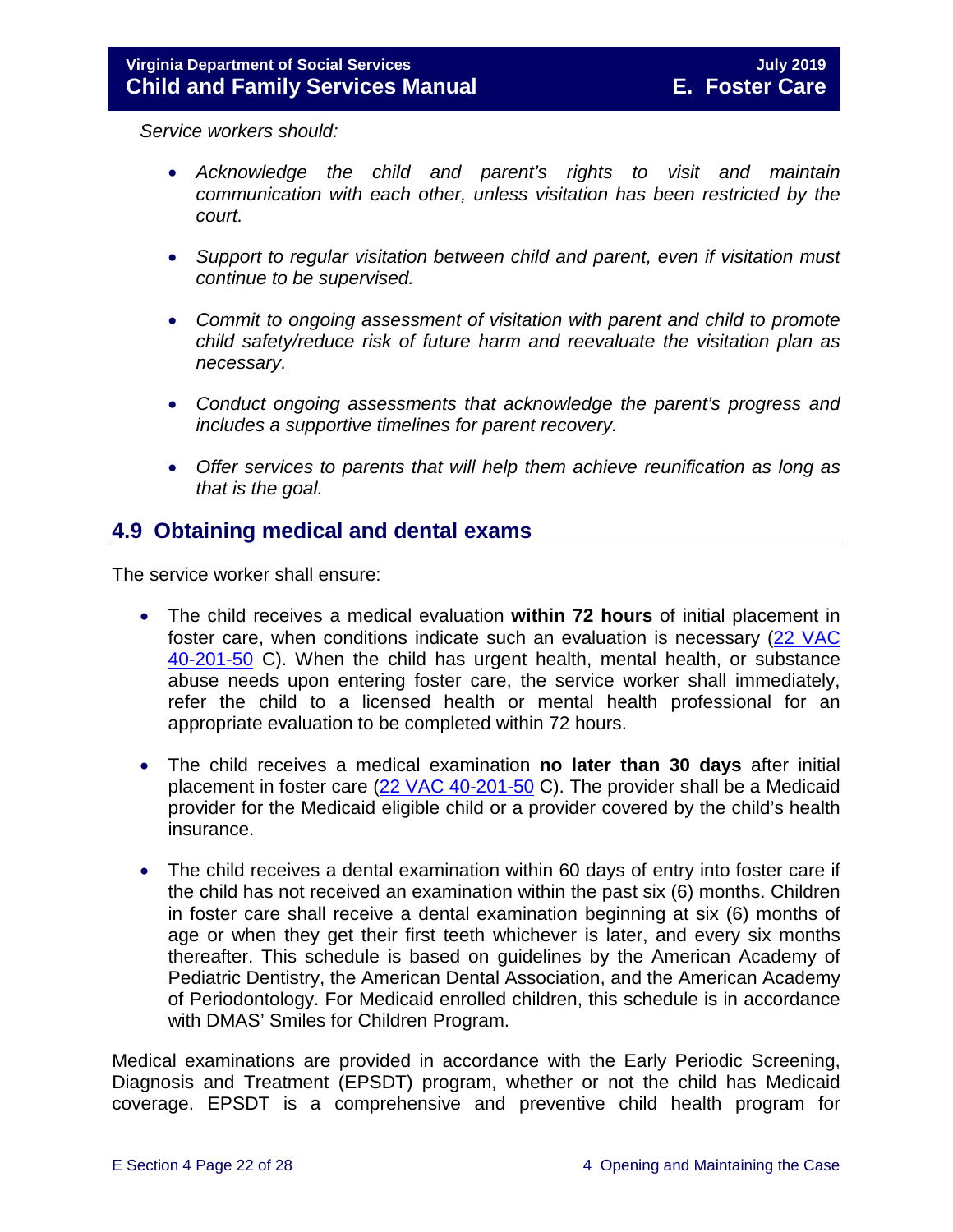individuals under age 21 through the Medicaid program (see [Section 5.9.3](https://fusion.dss.virginia.gov/Portals/%5bdfs%5d/Files/DFS%20Manuals/Foster%20Care%20Manuals/Foster%20Care%20Manual%2007-2019/section_5_conducting_child_and_family_assessment.pdf#page=21) of this Chapter).

The service worker shall document in OASIS and the foster care paper case record that the medical and dental examinations were obtained for the child as required. Documentation shall include the date, type of examination, name and address of health care provider, results, and any follow-up instructions. The service worker should use the health information screens in OASIS to document this information.

# <span id="page-22-0"></span>**4.10 Referral for services**

The service worker is responsible for referring the child and family to appropriate services identified through conducting a comprehensive child and family assessment (see [Section 5](https://fusion.dss.virginia.gov/Portals/%5bdfs%5d/Files/DFS%20Manuals/Foster%20Care%20Manuals/Foster%20Care%20Manual%2007-2019/section_5_conducting_child_and_family_assessment.pdf) of this chapter) and developing a foster care plan (see [Section 15](https://fusion.dss.virginia.gov/Portals/%5bdfs%5d/Files/DFS%20Manuals/Foster%20Care%20Manuals/Foster%20Care%20Manual%2007-2019/section_15_developing_service_plan.pdf) of this chapter). The initial assessment and referral for services should occur as quickly as possible once the child enters care in order to address the issues that resulted in foster care placement and to expedite a timely exit to a permanent family.

# <span id="page-22-1"></span>**4.11 SSI and other potential benefits**

The service worker is responsible for determining all financial resources available to the child, including SSI, other governmental benefits, and private resources.

The service worker is also responsible for assessing whether a child in care may be eligible for other benefits and referring that child for eligibility determinations. These referrals should be made **within the first two (2) weeks** of placement (e.g., title IV-E, Medicaid) or when the information gathered through the ongoing assessment indicates that the child may need, and qualify for, other benefits (e.g., SSI).

#### <span id="page-22-2"></span>**4.11.1 Eligibility for Supplemental Security Income (SSI) for children**

An application for SSI should be considered if a child shows significant deficits for his or her age in cognition, communication, motor skills, social skills, personal/behavioral development, or concentration in combination with any of the following:

- Requires special education placement;
- Experiences chronic illness or repeated surgeries;
- Had low birth weight;
- Functions three years or more below grade level;
- Misses excessive school due to medical, psychological, or behavioral problems;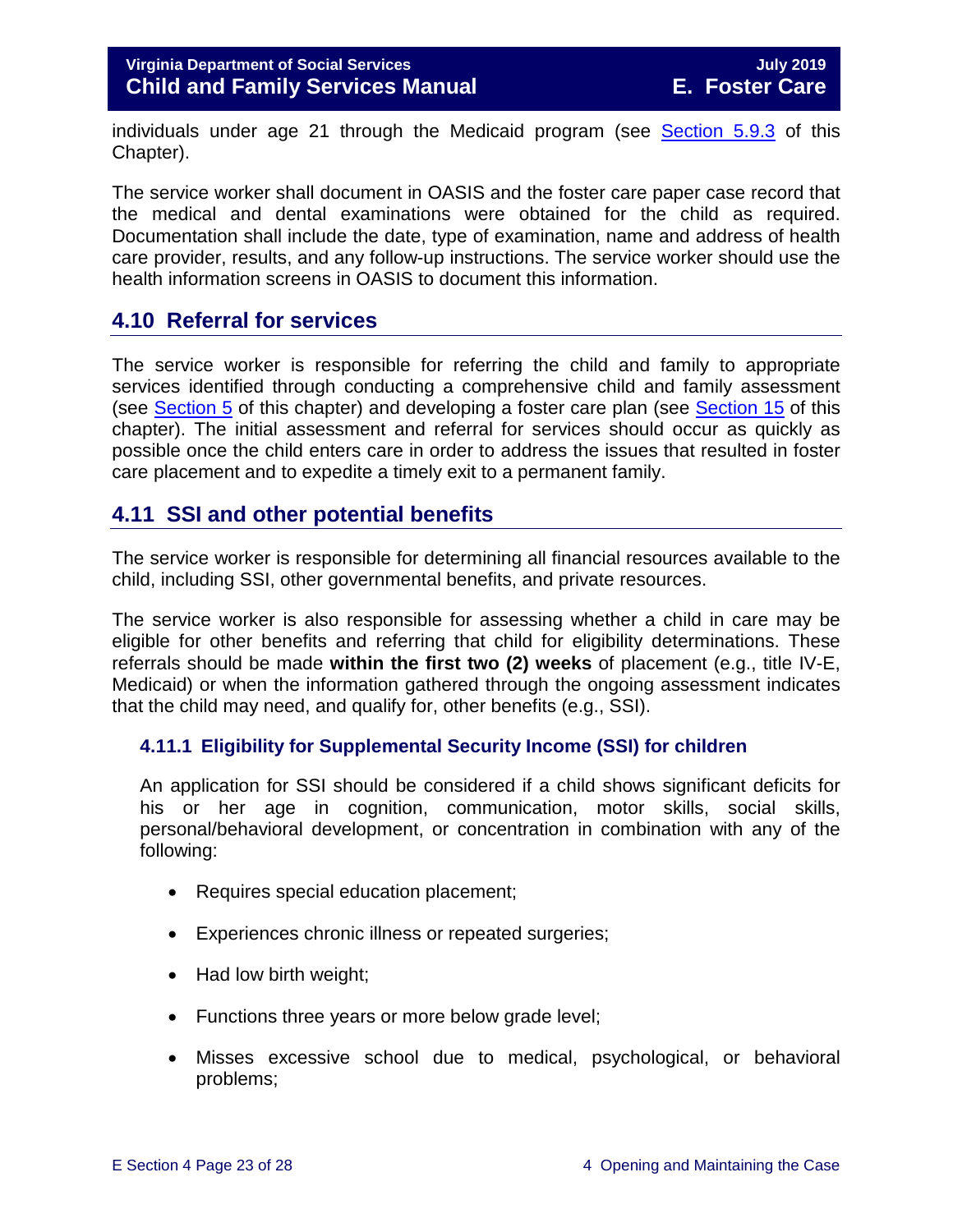#### **Virginia Department of Social Services July 2019 Child and Family Services Manual**

- Has one of the following diagnoses: organic mental disorders; schizophrenia, delusional, schizoaffective, or other psychotic disorders; mood disorders; mental retardation; anxiety disorders; somatoform, eating, and tic disorders; personality disorders; psychoactive substance dependence disorders; autistic disorder; attention deficit disorder; or developmental and emotional disorder of newborn and younger infants;
- Receives multi-disciplinary therapies; i.e., speech, physical, occupational, psychological, etc.;
- Requires highly supportive or structured settings to function;
- Requires adaptations (wheel chairs) to function;
- Has a condition which will be fatal within a year;
- Has complete or marked inability to stand or walk;
- Has impairment causing complete inability to function independently away from home within age appropriate norms;
- Has had more than five foster home placements due to difficulty of care;
- Has major congenital organ dysfunction that may lead to death if not surgically corrected by age 1;
- Has marked restriction in performing activities of daily living; or
- Has a history of placement in treatment foster care, group homes, or residential treatment facilities due to medical, psychological, or behavioral reasons or need for intensive support services.

#### <span id="page-23-0"></span>**4.11.2 Representative payee**

For children in foster care, the LDSS will generally serve as the representative payee for a child receiving Social Security benefits. As representative payee, the LDSS will receive the benefits and is responsible for ensuring that benefits are used to meet the needs of the child and accounting for the use of funds.

The Social Security Administration provides an online Guide for Organizational [Representative Payees](https://www.ssa.gov/payee/NewGuide/toc.htm) on its website.

#### <span id="page-23-1"></span>**4.11.3 Special welfare accounts**

When a child leaves foster care, all unspent funds paid to the child from the Social Security Administration, and placed in the special welfare account, shall be returned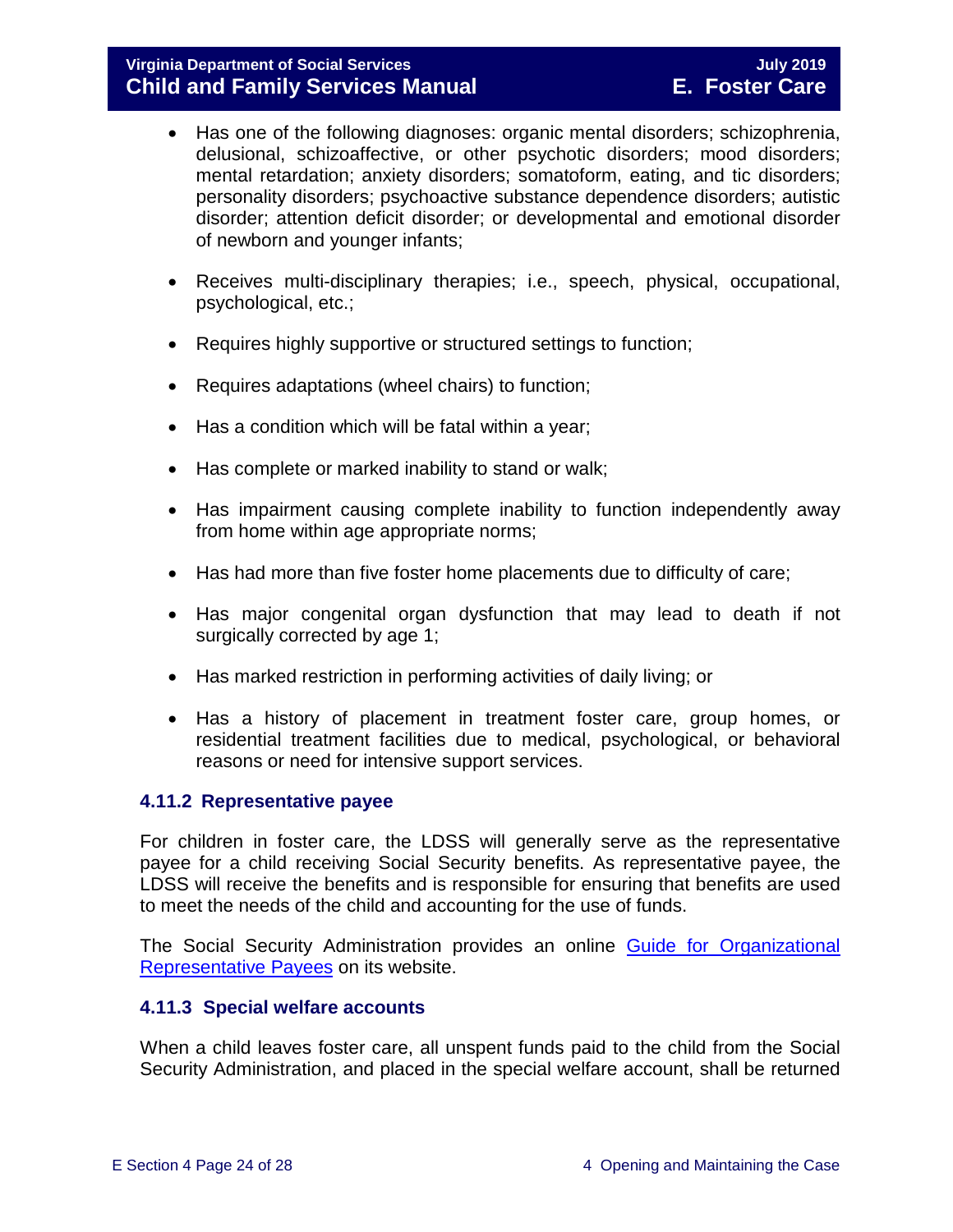to the Social Security Administration, including SSA/SSI savings, other investments, and interest earned on the funds.

If the child in foster care has remaining unspent funds other than saved SSA/SSI benefits upon leaving custody of the LDSS, they shall be paid to the child or the parent or guardian, in accordance with  $\S$  [63.2-314](http://law.lis.virginia.gov/vacode/63.2-314/) Code of Virginia.

When a child receives a retroactive lump sum SSI payment, the LDSS shall establish a Special Welfare Account for the child and may only expend the funds in accordance with requirements as determined by the Social Security Administration (see [Section](#page-25-1) 4.11.4).

#### <span id="page-24-0"></span>**4.11.3.1 Using funds from special welfare accounts**

All recurring monthly benefits, including SSI, SSA, and Veterans Affairs, for the child are to be placed in a special welfare account in the name of the child to be used for expenses on behalf of the child. For more information on the [special](https://fusion.dss.virginia.gov/dof/DOF-Home/LOCAL-RESOURCES/Local-Finance-Guidance-Manual)  [welfare account,](https://fusion.dss.virginia.gov/dof/DOF-Home/LOCAL-RESOURCES/Local-Finance-Guidance-Manual) see the VDSS Finance Guidelines Manual.

- Accumulated funds in a special welfare account may be used to meet the current and future needs of the child  $(\S$  [63.2-320\)](http://law.lis.virginia.gov/vacode/63.2-320/). These funds are to be used to reimburse expenditures on behalf of the child for maintenance, medical expenses not covered by Medicaid, and services.
- Funds in excess of those used to reimburse expenditures for the child are to be used for savings for the child or for the personal needs of the child. The worker, in consultation with the parents and foster parents, is responsible for identifying how these excess funds are to be used.
- For title IV-E eligible children, the resource maximum for title IV-E has increased to \$10,000. Children in foster care may accumulate combined resource/funds to a maximum of \$10,000 before becoming ineligible for title IV-E.
- For non-title IV-E children, the limit has not changed. If funds accumulate in excess of \$2,000 in an account, the child may become ineligible for SSI and non-title IV-E Medicaid.
- If the LDSS cannot maintain a child's special welfare account below the resource level, it can establish an irrevocable trust account. This irrevocable trust account will allow resources to accumulate over the resource level, while not making the child ineligible for future benefits.

The LDSS should consult with an attorney to ensure the irrevocable trust accounts are set up properly. The trust fund shall have a maturity date restricted to a birth date or date of custody transfer from the LDSS. Under no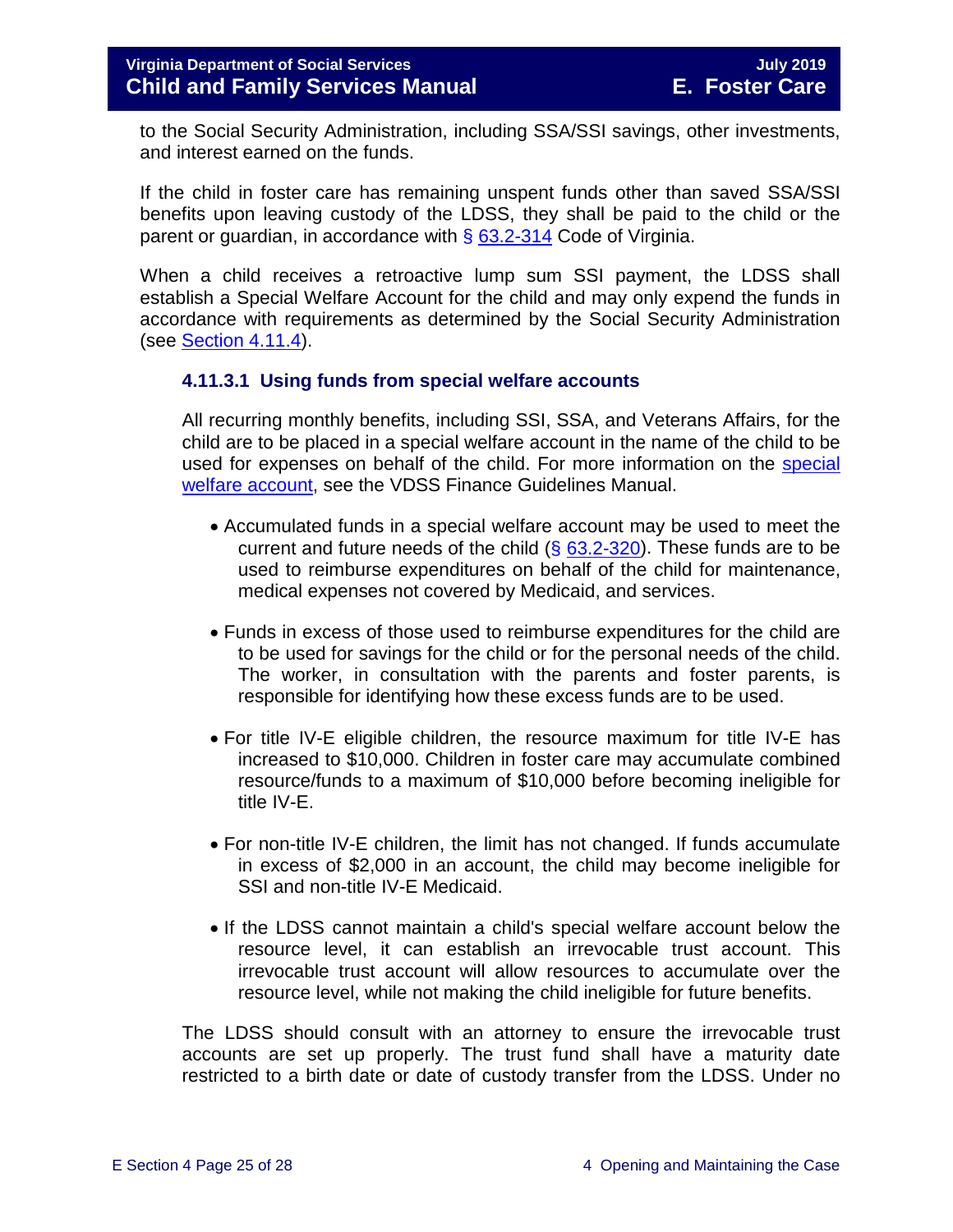circumstances can the child or LDSS have access to the trust funds prior to the maturity date.

The size of the trust fund may affect the child's eligibility for title IV-E, Medicaid, and SSI. The worker should consult with benefits program staff when establishing a trust fund regarding the amount of funds in the trust.

#### <span id="page-25-1"></span><span id="page-25-0"></span>**4.11.4 Lump sum retroactive SSI payments**

When a child receives an initial retroactive lump sum SSI payment and the retroactive amount covers more than six (6) months, the LDSS shall establish a separate "dedicated account" in a financial institution as per the finance guidance [manual, section 3.50,](https://fusion.dss.virginia.gov/dof/DOF-Home/LOCAL-RESOURCES/Local-Finance-Guidance-Manual) for the initial lump sum payment and keep these funds separate from the child's other resources. These funds do not count as income to the individual/child.

The LDSS shall not spend the lump sum funds to reimburse maintenance costs. (Only ongoing monthly SSI payments may be used to reimburse maintenance costs). Lump sum funds of greater than six (6) months may be used only for medical treatment, education, or job skills training if related to the child's impairment, personal needs assistance, special equipment, housing modification, therapy or rehabilitation, or other items or services as SSA deems appropriate. Other items have been defined as the following:

- Specialized child care or special education not included in the child's special education program.
- Food and veterinary care for a guide dog.
- Repair of walls, carpets, or furnishings that have been damaged by a child with a mental impairment.
- Counseling, crisis intervention, respite, or treatment foster care services not covered by health insurance or public service program.
- Repayment of a past debt, including reimbursement of a creditor payee, if the items or services provided were related to the child's impairment and benefited the child.
- Personal aids to facilitate living and learning, such as assistive technology for communication and mobility, modified instructional materials, and specialized transportation.
- Special food for children with dietary needs or diapers for older, incontinent children.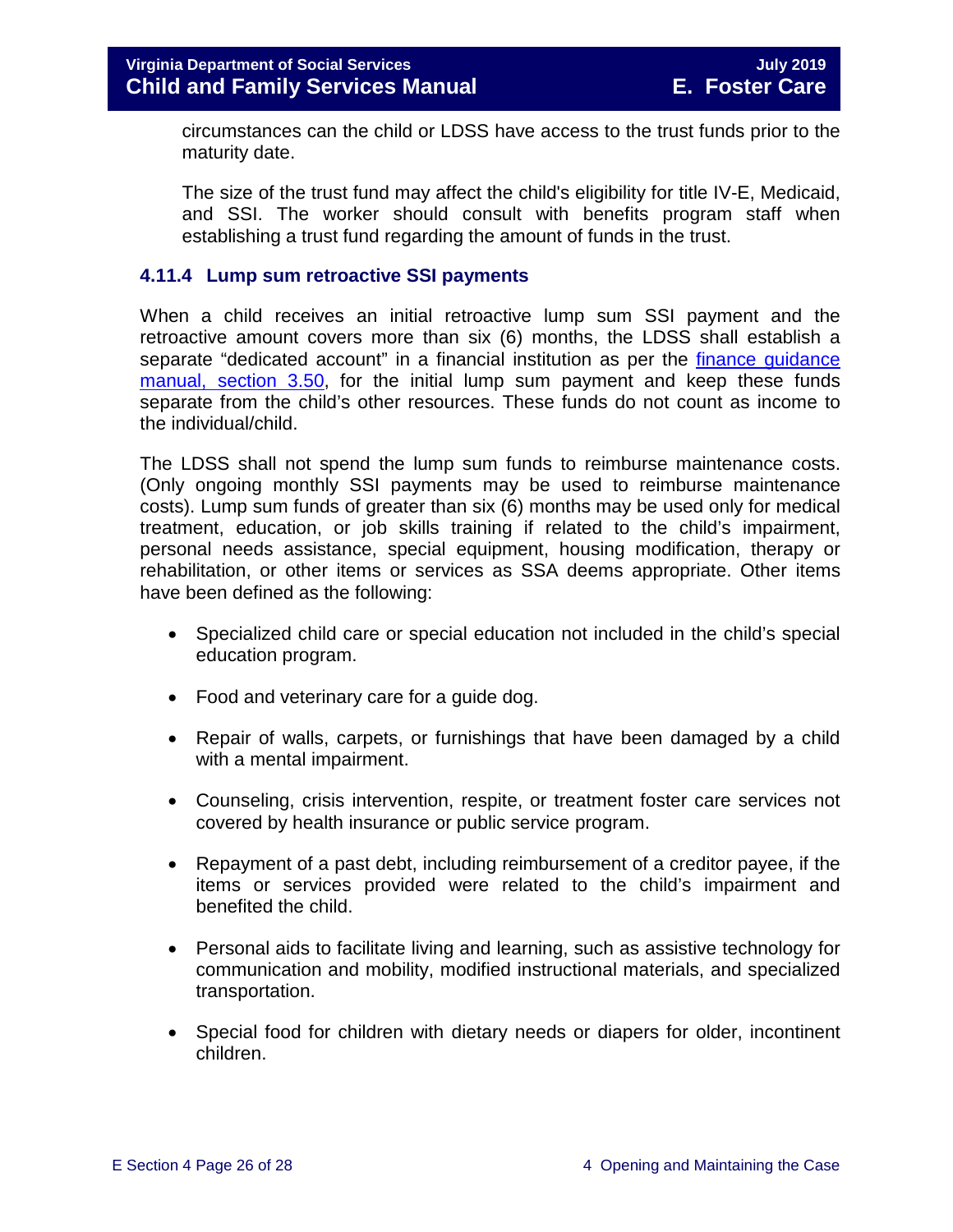• Increased electrical bills resulting from needed mechanical devices that constantly run.

Impact on eligibility for other resources: accumulated retroactive funds in dedicated accounts do not affect SSI eligibility. The child's title IV-E eligibility may be affected if the child is not SSI eligible when the retroactive benefits are received.

The LDSS should obtain approval from their local SSA office regarding reimbursement of expenditures from the retroactive lump sum payment if they have questions about the appropriateness of a reimbursement. The LDSS is held liable for these funds if they are not used in accordance with the Social Security Administration guidelines. The LDSS will be required to reimburse SSA for the misappropriation of any funds identified by the SSA from the dedicated account.

#### <span id="page-26-0"></span>**4.11.5 Other governmental benefits to which child may be entitled**

The child may be entitled to certain benefits because of the death or disability of a parent. These include Veterans Affairs (VA), Social Security (SSA), Railroad Retirement, etc.

The Social Security Administration provides information on the types of benefits and eligible children at Social Security Benefits: [Understanding the benefits.](https://www.ssa.gov/pubs/EN-05-10024.pdf) The service worker should contact the local Social Security office to confirm if a child may be eligible for social security benefits.

The child may be eligible for medical services under the Champus/Tricare program, if a parent is in military service.

# <span id="page-26-1"></span>**4.12 Setting up payment process for providers**

The service worker is responsible for ensuring that the foster parents and other service providers receive appropriate and timely payments. Timely payments should be made within the month following the month when services were provided to a child. Other local policies and procedures related to payment should be explained to the provider.

# <span id="page-26-2"></span>*4.13 Credit Freezes*

*Beginning July 1, 2019, when a child who is less than 16 years of age has been in foster care for six months, the LDSS shall request the placement of a credit freeze. The service worker shall submit the written credit freeze request and required documents to the credit reporting agencies (CRAs) via certified mail within the thirty (30) day window of the child's six month anniversary in foster care. Written request forms and documentation requirements vary according to the procedures established by each CRA. For additional information, see Credit Freezes for Children and Youth in Foster Care.*